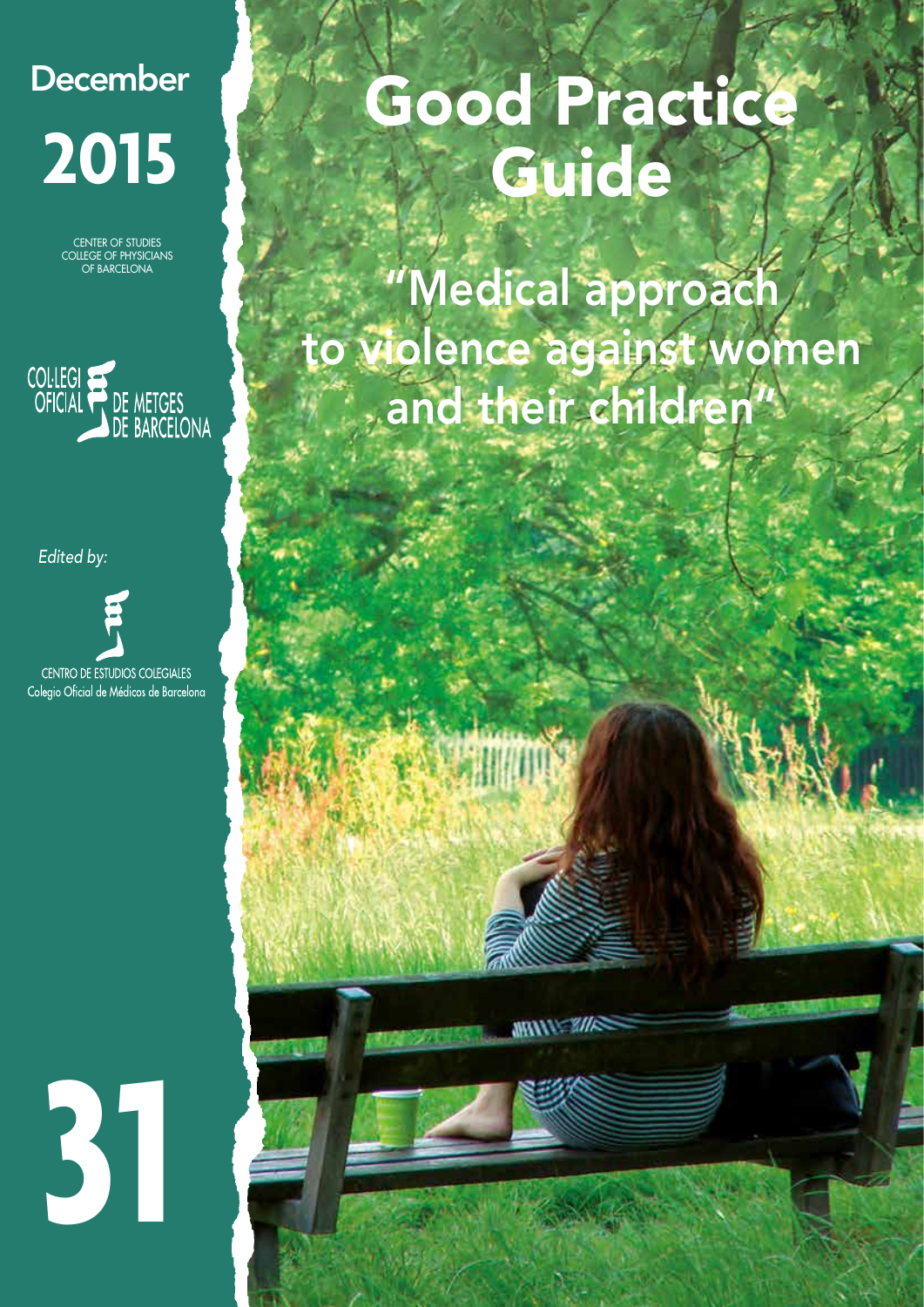#### *Coordinators:*

Pilar Arrizabalaga Clemente. Secretary of the Governing Board of College of Physicians of Barcelona, in 2013. Manel Santiñà Vila. President of Intra-family and Gender Violence Commission. Hospital Clínic of Barcelona.

*Authors:*

Manel Santiñà Vila. Preventive Medicine and Epidemiology Service. Quality and Clinical Safety Department, Hospital Clínic of Barcelona.

Lluïsa Garcia-Esteve. Coordinator for Perinatal and Gender Psychiatric Program. Neuroscience Clinic Institute, Hospital Clínic of Barcelona.

Pilar Babi Rourera. Family Doctor Primary Health Care Unit La Pau. Member of Group for Maltreatment of Women and Primary Healthcare. Catalan Society for Family and Community Health (CAMFiC).

Amaia Hervás Zúñiga. Head of Child and Young Psychiatry Service. Univeristy Hospital Mútua of Terrassa.

María Isabel Morán González. Attorney for Gender-based Violence. Provincial Court of Barcelona.

#### Expert revisers and advisors

Miquel Bruguera Cortada. Former president of the College of Physicians of Barcelona. Jordi Medallo Muñiz. Forensic doctor. Director of Institute of Legal Medicine of Catalonia. Justice Department, Generalitat de Catalunya.

Rosa Maria Pérez Pérez. President of the College of Physicians of Lleida.

Izabella Rohlfs. Doctor of Epidemiology Planning Unit. Girona Regional Healthcare. Catalan Health Service.

#### Good Practice Guide Editorial Commitee

Miquel Vilardell Tarrés. President of the College of Physicians of Barcelona.

EXPECT CONTributors to this publication<br>
Place Arristonial Convention Reserved of the Governing Board of<br>
Manel Santila VIIa, Preserved Medicine and Especial Convertice Reserved Medicine<br>
Manel Santila VIIa, Preserved Medi Ramon Pujol Farriols. Eight member of the Governing Board of the College of Physicians of Barcelona. Jordi Craven-Bartle Lamote de Grignon. Sixth member of the Governing Board of the College of Physicians of Barcelona. Marius Morlans Molina. President of the Deontological Commission of the College of Physicians of Barcelona. Álex Ramos Torre. Director of the Center of Studies of the College of Physicians of Barcelona.

#### Edited by

Centro de Estudios Colegiales. COLEGIO OFICIAL DE MÉDICOS DE BARCELONA. Paseo de la Bonanova, 47. 08017 Barcelona. e-mail: cecfmc@comb.cat *Editorial Director:* Álex Ramos Torre · *Editorial Coordination:* Raquel Dolado Murillo and Orquidea Vaquero Manso.

*Good Practice Guides, a periodic COMB publication, has been published by the Centro de Estudios Colegiales since 1991. Its purpose is to serve as:*

- *• A Continuing Medical Education tool that promotes professional development for physicians for the benefit of the public*
- A Medical Practice Guide that promotes good medical practice and the prevention of *occupational hazards*
- *• A Legal/Medical tool aimed at protecting both the public and the medical professional*

© 2013 Center of Studies. COLLEGE OF PHYSICIANS OF BARCELONA. No part of this publication may be reproduced, stored in a retrieval system, or transmitted by any form or by any means, electronic, mechanical, photocopying, disc or otherwise, without prior written permission of the copyright owner.

Translated by MedicLingua

Graphical coordination, design and impression: AMBIENT GRÀFIC. Roger de Llúria, 100, baixos. T. 93 459 23 98. 08037 Barcelona. Legal Deposit: B-46.873-96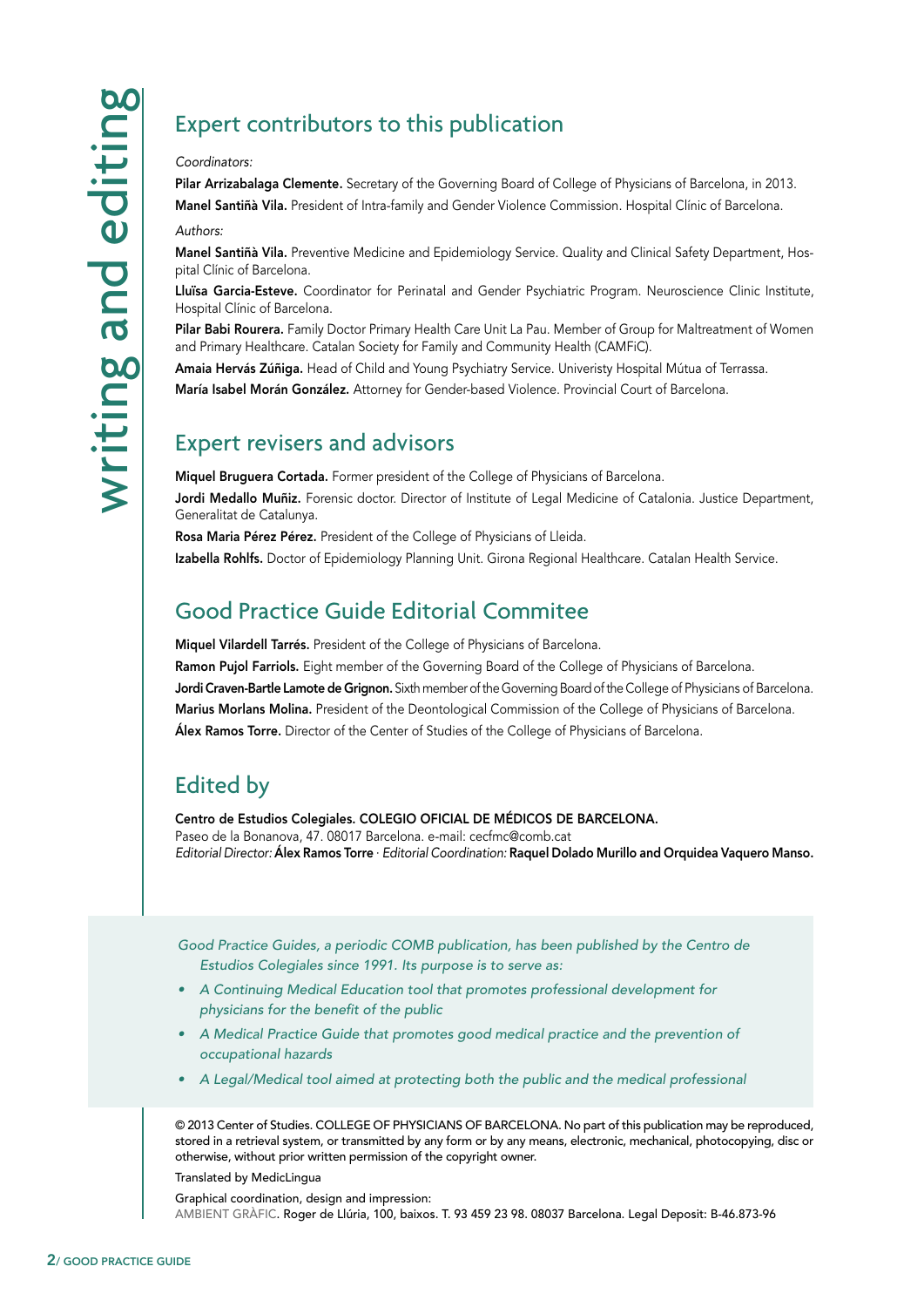The first Quaderns de la Bona Praxi (QBP. Manual on Good Practice) on the "Detection of intra-family abuse of women" was published in 2001 which was addressed solely to hospital emergency services. Today, this has emerged as a morbid condition which is approached from various settings in medical practice, so it was decided to update this QBP

|                        | The concept of gender-based violence                                                        |    |
|------------------------|---------------------------------------------------------------------------------------------|----|
| contents               | Behaviors: how the perpetuator behaves, how the<br>victim behaves, and the implications     |    |
|                        | An integrated care model: a multidisciplinary<br>approach                                   |    |
|                        | The role of health professionals                                                            |    |
|                        | Early detection of gender-based violence                                                    | 14 |
|                        | The impact of gender-based violence in the family<br>on children's health                   |    |
|                        | Gender-based violence from a legal perspective:<br>the importance of the physician's report |    |
|                        | Conclusions                                                                                 | 22 |
|                        | Bibliography                                                                                | 22 |
| 3/ GOOD PRACTICE GUIDE |                                                                                             |    |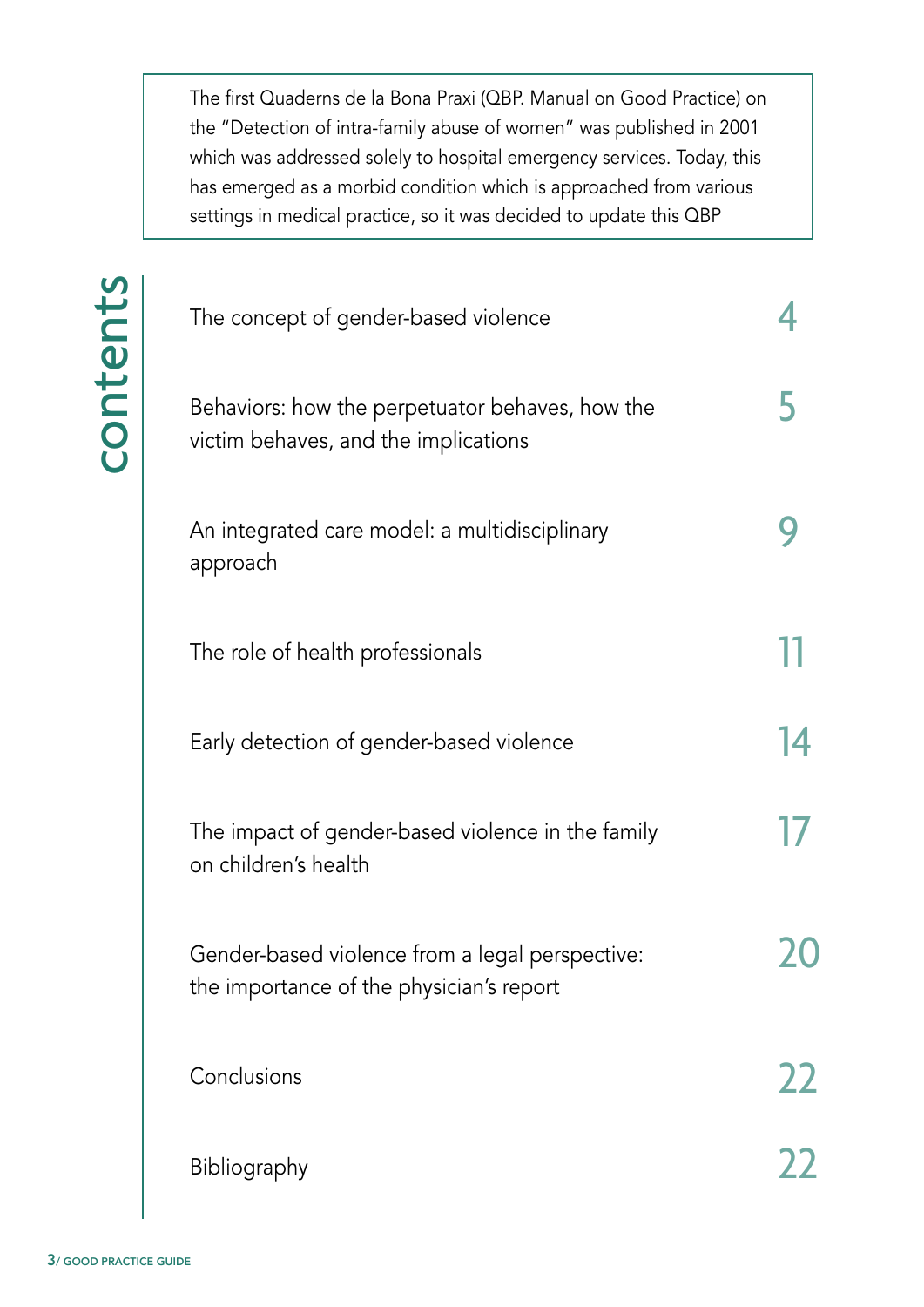Gender-based violence (GBV) refers to male violence against women as a manifestation of discrimination and inequality in the context of an imbalance of power between men and women. It is exerted by physical, economic or psychological force and produces physical, sexual or psychological harm or suffering to women, including threats of such acts as coercion or arbitrary deprivation of liberty, whether occurring in public or private life.

Violence may occur in various spheres, but for the purpose of this QBP we are referring to intimate partner violence and the term adopted throughout is "gender-based violence". Under this term, we implicitly include other terms such as violence against women, sexual violence, family violence and domestic violence.

GBV is not a single isolated act but a process that begins and then becomes chronic over time, hence the importance of early detection to avoid its progression, continuation and inherent sequels.

GBV has serious short and long term health consequences for women; 60% of women who are abused suffer psychosomatic disorders as well as physical injuries. Continued violence generates chronic stress which promotes the appearance of diseases and exacerbates existing conditions.

The exact number of women who suffer this abuse is unknown, as we are only aware of those cases which reach healthcare, judicial or socials services. The last major survey on GBV, conducted in 2011 by the Ministry of Health, Social Services and Equality, estimated that about 10.9% of women in Spain have suffered this violence on one occasion, and 3% identify themselves as being currently maltreated.

Violence affects all ages and all social, economic and educational levels, in women living in rural areas as well as city dwellers.

Various types of violence often exist in the same relationship. It is, however, important to differentiate between GBV and a poor or conflictive relationship. In the latter, there is equality within the couple, but they are in a situation of conflict which does not constitute abuse. In the former, there is no such equality in the relationship.

The abuse begins in many cases with controlling type behavior, and belittling the woman. Later, if the woman is not sufficiently obedient or submissive, the abuse escalates to physical and sexual violence. Most victims of physical abuse are also subject to many other forms of violence for prolonged periods. Identifying this behavior early can prevent progression of GBV to more serious forms, and therein lies the importance of early detection.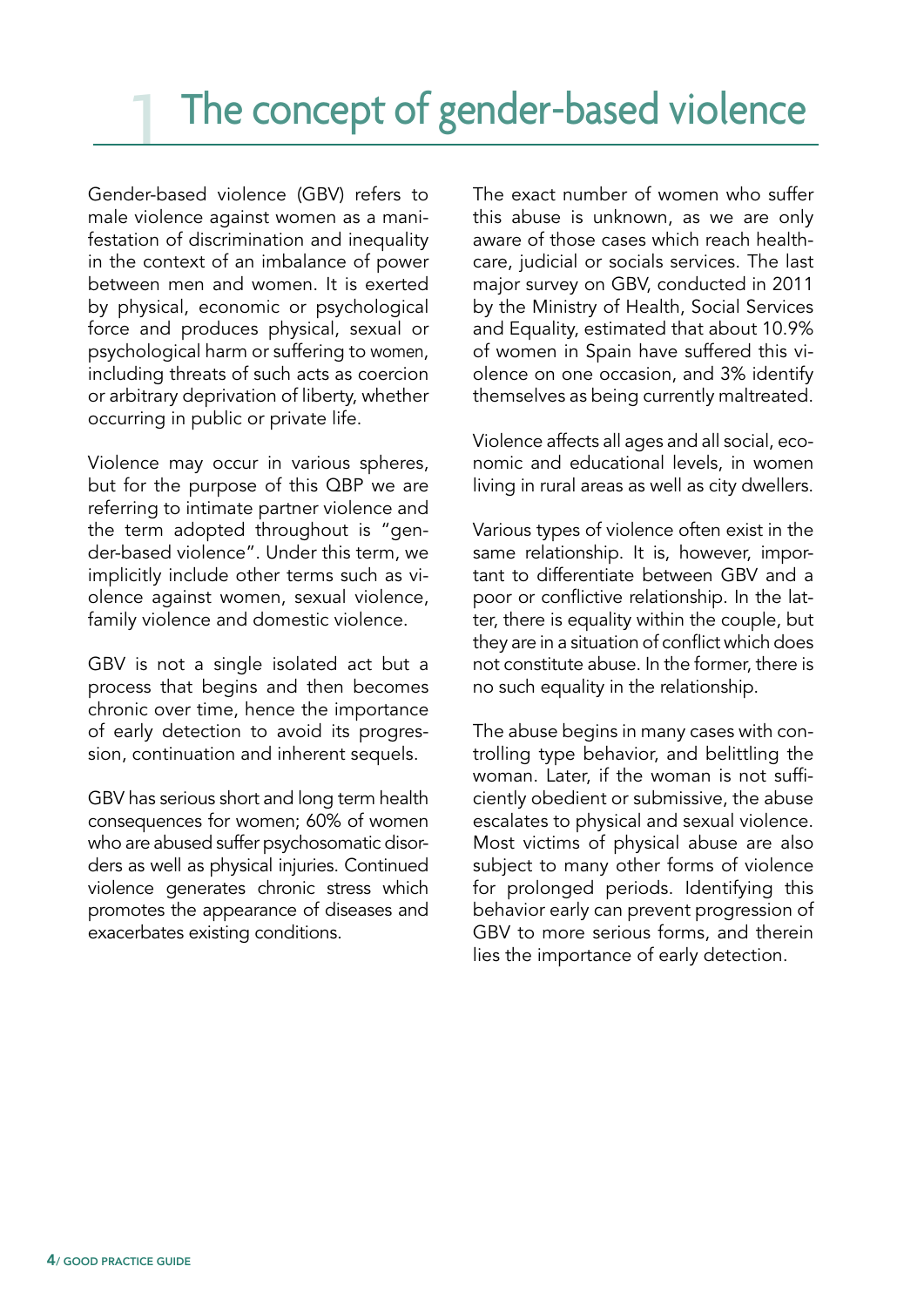## Behaviors: how the perpetuator behaves, how the victim behaves, and the implications

#### 2.1. Behavior of male abusers

2

GBV is not an objective in itself but is an instrument of domination and control, used as a mechanism to maintain male dominance and to attain submission of the woman. Thus, it is a type of violent and abusive behavior supported by a system of sexist beliefs which aims to instill fear, control, dominate, isolate and subdue the woman. Violent behavior is expressed in various ways to various degrees, and includes psychological violence, physical violence and sexual violence.

The abuser denies and minimizes his violent actions, arguing that the attacks were warranted, playing down the damage caused with expressions like: "It was only a push, I didn't hurt her." He attributes his actions to external causes (childhood problems, unemployment, alcohol, financial difficulties) and blames the victim for his violent behavior: "She made me lose control, she was annoying me and she made me angry."

#### 2.2. Types of violent behavior

Psychological violence includes a series of hostile verbal and non-verbal acts of emotional abuse, such as threats, humiliation, acts of control, restriction of movement and relationships, and destruction of objects and belongings.

Physical violence is easier to detect, but the woman often tries to conceal her injuries or claims to have had an accident. The purpose of this type of physical aggression is to hurt, to harm and physically annihilate the victim, and includes pushing, hair-pulling, punches, kicks, burns, wounds, bites, strangulation, beating, stabbing, assault with weapons or objects and, in some cases, homicide.

Sexual violence is the least visible violence, and includes all forced non-consensual sexual activity.

Violence is also manifest in:

- social situations or during a consultation, when the perpetrator interrupts the woman or answers for her, belittles her, criticizes her;
- shows her up in public by criticizing how she does things, her work, her friends and her family;
- he never leaves her alone with professionals;
- he displays paternalistic attitudes, deciding what is best for her or what she needs
- he demands to see her medical or therapeutic records, and to have access to them;
- he usually maintains a demanding attitude towards the woman's health.

Table 1 shows the types of GBV behavior and how to explore these.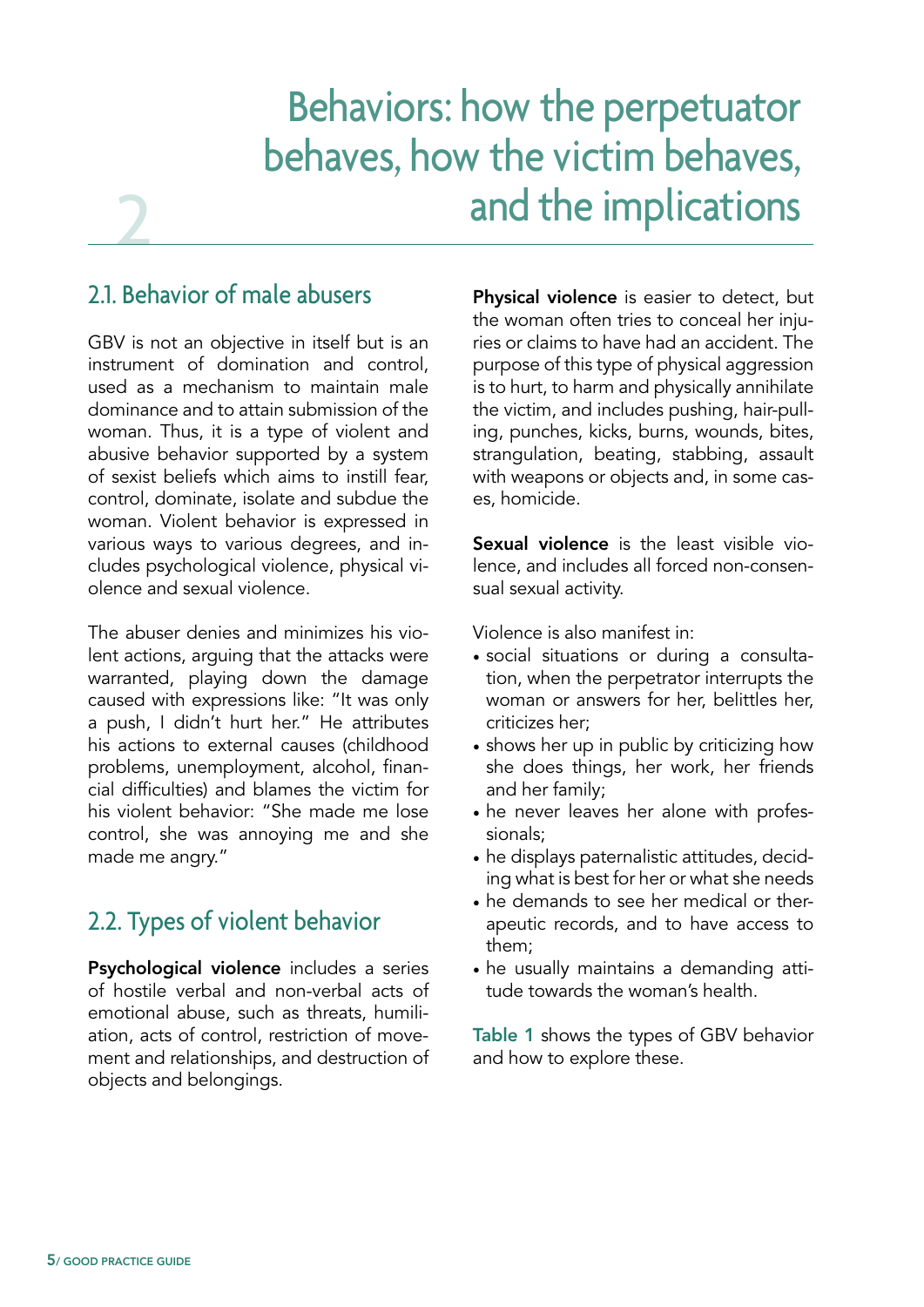#### **TABLE 1. TYPES OF GBV BEHAVIOR AND HOW TO EXPLORE THESE**

| PSYCHOLOGICALLY VIOLENT<br><b>BEHAVIOR</b>                                                             | <b>HOW TO EXPLORE THIS?</b>                                                                                                                                                                         |  |
|--------------------------------------------------------------------------------------------------------|-----------------------------------------------------------------------------------------------------------------------------------------------------------------------------------------------------|--|
| Frequent public humiliations                                                                           | Does he continually showing you up in front of others? Make<br>fun of your opinions?                                                                                                                |  |
| Criticizes her cooking, how she<br>dresses, how she educates the<br>children, or how she is or behaves | Does he say you dress badly? That you look awful in that outfit.<br>That the food you prepare is awful. That you are a bad mother.<br>That you are good for nothing. That you get uglier every day. |  |
| <b>Blame</b>                                                                                           | Does he blame you for everything that happens? For<br>everything that goes wrong? The daily difficulties?                                                                                           |  |
| Humiliations.<br>Verbal abuse                                                                          | Does he call you crazy, stupid, useless or a whore?<br>Does he often shout at you?                                                                                                                  |  |
| Accusations                                                                                            | Does he often accuse you of cheating on him? Of flirting with<br>everyone?                                                                                                                          |  |
| Threats                                                                                                | Does he threaten to take the children? To kill you? To hurt<br>you? To break your face?                                                                                                             |  |
| Controlling communication, time<br>and movements                                                       | Does he control the calls you make? Read your messages<br>on you cell phone or computer? Open your mail? Call you<br>frequently when you are out? Need to know where you are<br>every minute?       |  |
| Controls and restricts money and<br>economy                                                            | Who controls your money, bank accounts, credit cards?<br>Does he often control your spending?                                                                                                       |  |
| Restrict movements                                                                                     | Does he control the time when you are out of the house<br>and who you are with and where you go?                                                                                                    |  |
| Limits relations with her family                                                                       | Does he prevent you from seeing your parents or brothers/<br>sisters? Boycott family get-togethers?                                                                                                 |  |
| PHYSICALLY VIOLENT BEHAVIOR                                                                            | <b>HOW TO EXPLORE THIS</b>                                                                                                                                                                          |  |
| Destructive violent behavior and<br>atmosphere                                                         | When angry, does he bang on the door, abuse domestic<br>animals, break or destroy personal objects (photographs,<br>books, letters)?                                                                |  |
| Physical aggression. Bites, kicks,<br>strangulation, burns                                             | What does he do when you fight? Has he ever hit you? Has<br>he beaten or tried to strangle you? Has he ever slapped<br>you? Has he ever kicked out of the house?                                    |  |
| Child abuse                                                                                            | Has he ever tried to hurt your children?                                                                                                                                                            |  |
| Assassination attempts                                                                                 | Have he ever thrown an object at you, tried to hurt or kill<br>you?                                                                                                                                 |  |
| SEXUALLY VIOLENT BEHAVIOR                                                                              | <b>HOW TO EXPLORE THIS</b>                                                                                                                                                                          |  |
| Non-consensual sexual relations                                                                        | Has he forced you to have sex against your will? Has he<br>forced you to do something sexual that you did not want to<br>do?                                                                        |  |
| Use of force during sexual<br>relations                                                                | Does he hurt you while having sex? Has he ever tried to<br>strangle you?                                                                                                                            |  |
| Imposing methods and forms of<br>contraception                                                         | Can you use condoms or other contraceptives when you<br>want? Does he consider your wishes? Have you had any<br>unwanted pregnancy?                                                                 |  |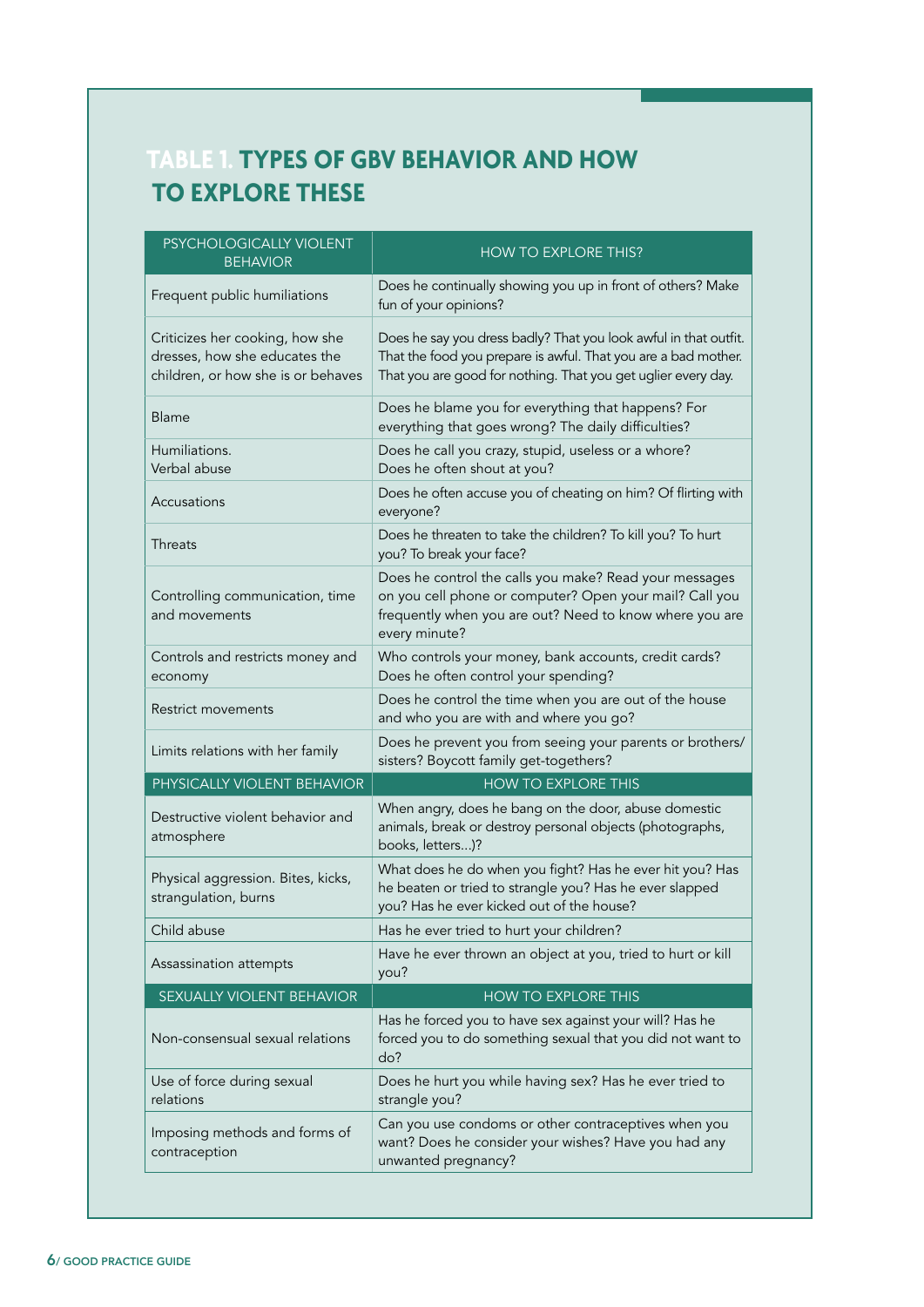#### 2.3. The cycle of violence

The course of violence is predictable. When one violent episode occurs, it is highly likely that it will be repeated. The violence escalates over the years or in certain circumstances, such as pregnancy, when the couple separates, or when the woman finds another partner.

While living together, the violence increases progressively in three cyclical phases described as the "cycle of violence". The behaviour is different in each phases:

1) The tension building phase is when hostile behavior and acts begin to increase gradually. At this stage, the abuser is hostile towards the woman and humiliates, threatens, insults, criticizes and tries to control her. He blames her for his violence, arguing that it is her character that drives him to do it. The tension increases. The woman tries to adapt, changes her behavior, develops submissive strategies to please him, avoids any conduct or comment that might irritate him and believes that she can change these aggressive attitudes. However, the tension continues to increase until it reaches the next phase.

2) The violence explosion phase is when the abuser unleashes a barrage of violent behavior with acts of physical, sexual and emotional aggression, damaging property (breaking objects, hitting the door) and threatening the lives of the woman and children. This phase can last minutes, hours, days or weeks. It is a life-threatening moment for the woman and children, and the moment when she may decide to seek help, call the police, report him or tell family, friends or professionals. Often when it has already occurred several times, she may contact the health service, and this is the point when the violence to which she is exposed can be identified. The escalation of the violence may produce a crisis, which in turn helps to instigate a process of change.

3) The reconciliation or honeymoon phase when all the tension disappears, the man apologizes and denies his acts of violence. He is friendly and affectionate and promises to change. He declares his love for her, that he needs her and that she must help him keep his promise never to behave like that again. This is the stage when a woman may withdraw the complaint, move back in if she had moved out, forgive him and apologize to the family, friends, professionals and children. She can easily think that she too is guilty. Over the years this phase may gradually disappear, with decreasing cycle times eventually leaving only the tension and aggression phase.

Cohabitation with the perpetrator can last from five years in the general population, to ten or more years in women with health problems.

#### 2.4. Consequences and damage to woman's health

The different types of violence (psychological, physical and sexual) are associated with and produce long and short term effects and damage to various aspects of physical, psychological and sexual health. The woman's health is affected by a morbid condition which presents acute phases, tends to become chronic, and where relapses (withdrawal of complaints, returning to abuser, forgiving him...) may occur. While remaining exposed to the pathogenic factor (abuser), her health recovery is limited. The effects of violence can persist for many years, even after the abuse has ceased. Women who were exposed to intimate partner violence undergo complex and diverse changes in their physical and reproductive health, and particularly in their mental health (Table 2).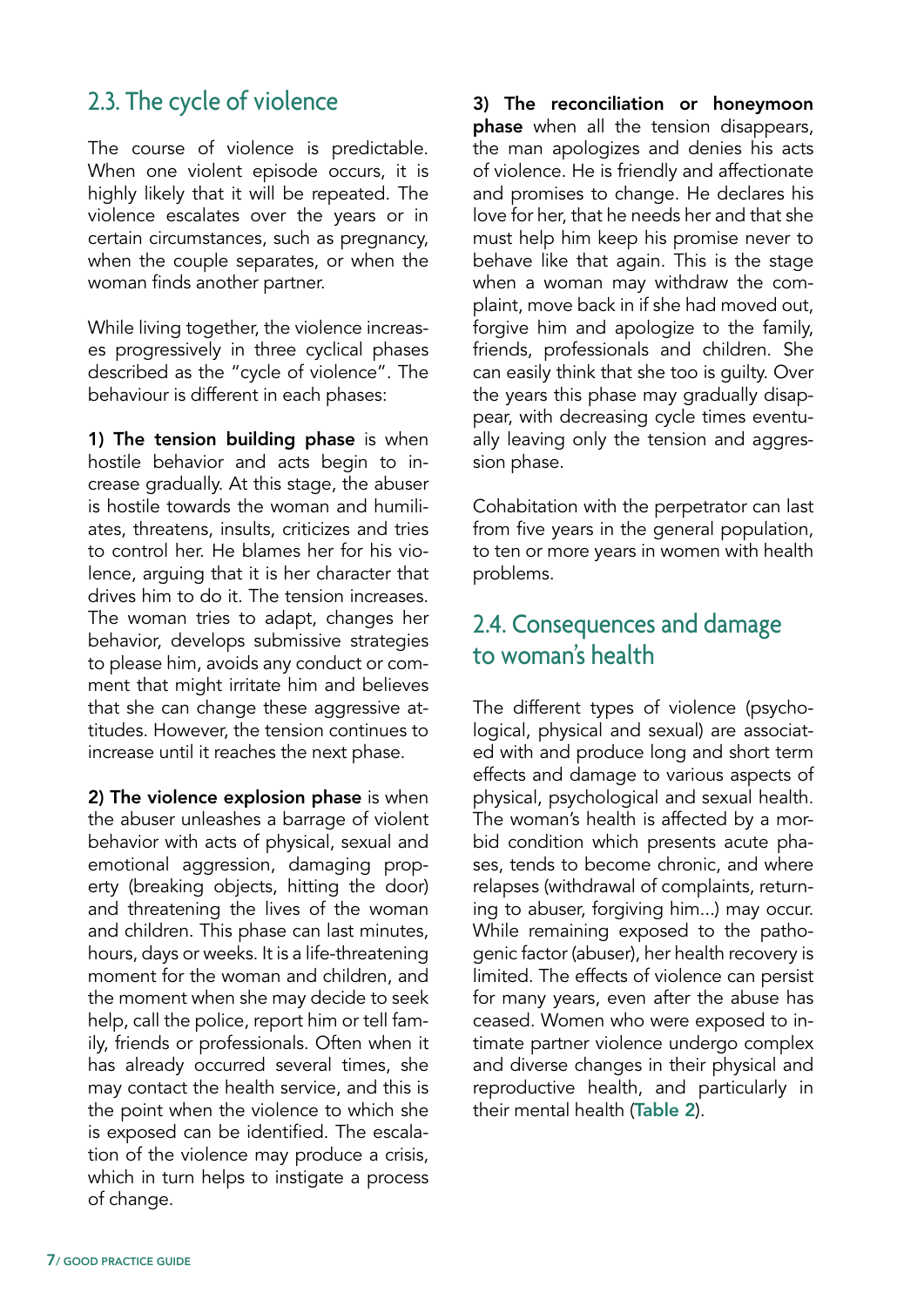#### **TABLE 2. PHYSICAL, PSYCHOLOGICAL, SEXUAL AND REPRODUCTIVE HEALTH CONSEQUENCES OF GENDER VIOLENCE FOR WOMEN**

| <b>Physical health</b>         | $\bullet$ Death<br>• Functional disorders (chronic pain, irritable bowel<br>syndrome, somatization)<br>• Lesions and traumas<br>• Hypoxia by strangulation<br>• Brain injuries<br>· Fibromyalgia<br>• More days in hospital |  |
|--------------------------------|-----------------------------------------------------------------------------------------------------------------------------------------------------------------------------------------------------------------------------|--|
| Sexual and reproductive health | • Sexually transmitted diseases<br>• Sexual dysfunction<br>• Pelvic pain<br>• Unwanted pregnancies<br>• Premature baby<br>• Low weight<br>• Miscarriage                                                                     |  |
| Psychological health           | • Post-traumatic stress disorder<br>• Depression<br>• Anxiety<br>• Sleep disorders<br>• Eating disorders<br>• Alcohol/drug abuse or dependency<br>• Self-harm<br>• Psychoactive drugs abuse/dependency                      |  |

About 60% of women present psychiatric disorders. Mental disorders and psychiatric treatment is five times more frequent in abused women than in the general population. The effects may range from emotional to personality changes: loss of cognitive abilities (planning, execution and memory disorders), coping strategies (predominantly avoidance and emotional passivity towards the violence), loss of assertiveness and self-concept (low self-esteem, poor self-confidence, poor self-image), how she relates to others and the world (ambivalence towards the aggressor and mistrust, alienation from others). Post-traumatic stress disorders, depression, alcohol or substance abuse and self-harm are five times higher than in the general population. Between 20 and 40% of suicides in women are related to maltreatment.

It is usually the woman who takes the initiative to bring about a change. But it is a long process of cognitive changes that enable her to identify the violence and the responsibility, and to recognize her own autonomy to manage her own life and that of her children. Professional, family and institutional support are paramount to her making this change.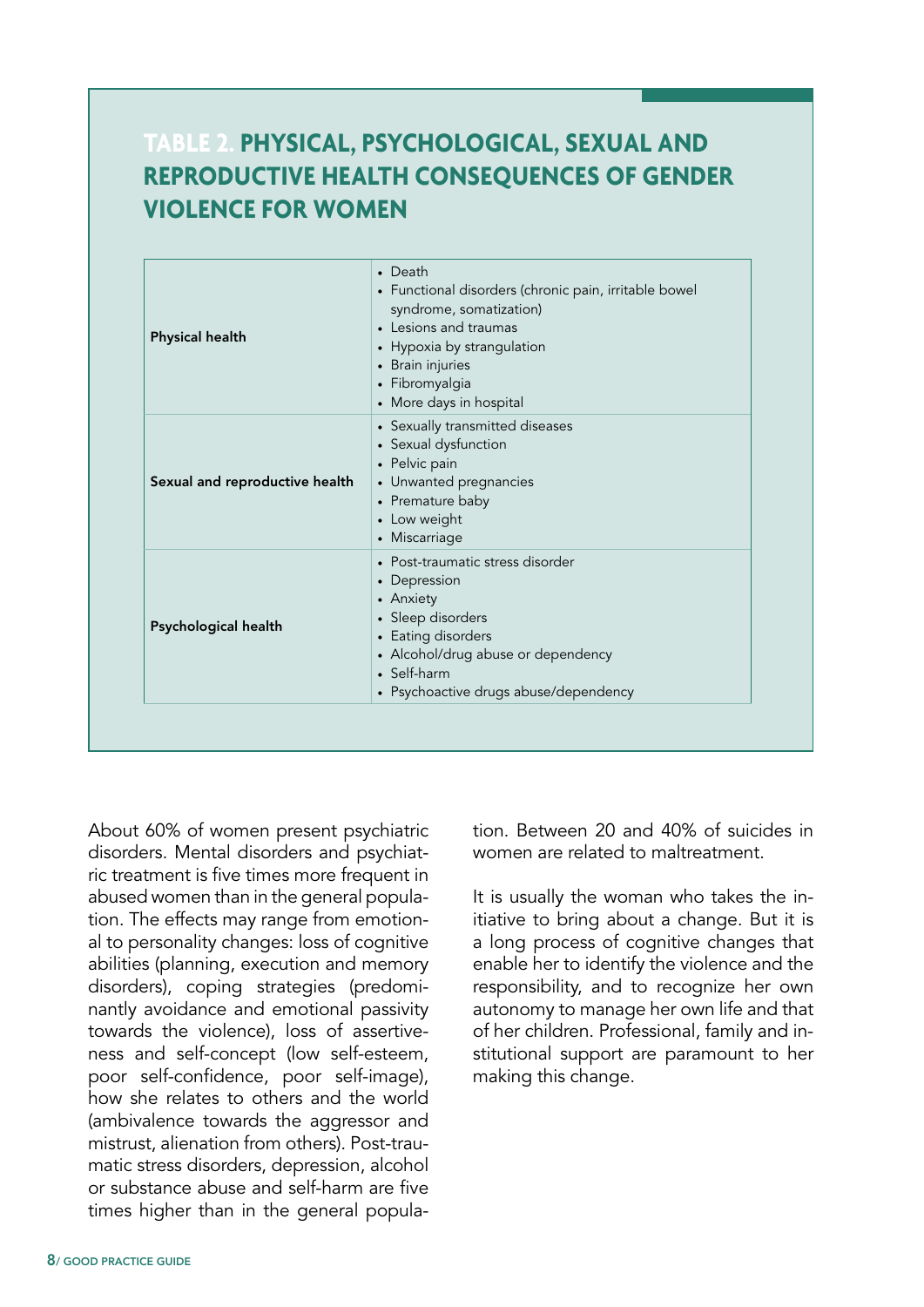### An integrated care model: a multidisciplinary approach

Given the multifaceted nature of GBV, it must be approached by sharing resources, efforts and objectives. The aim is to work together in a coordinated fashion with clearly defined objectives.

3

A multidisciplinary approach including all the various institutions implicated is a necessary, efficient and efficacious model (Figure 1):



One example of this is the Barcelona violence against women circuit. This circuit is used in each of the ten districts of the city, and involves the city's services for women, social services, health services, legal services, different police forces and various women's organizations.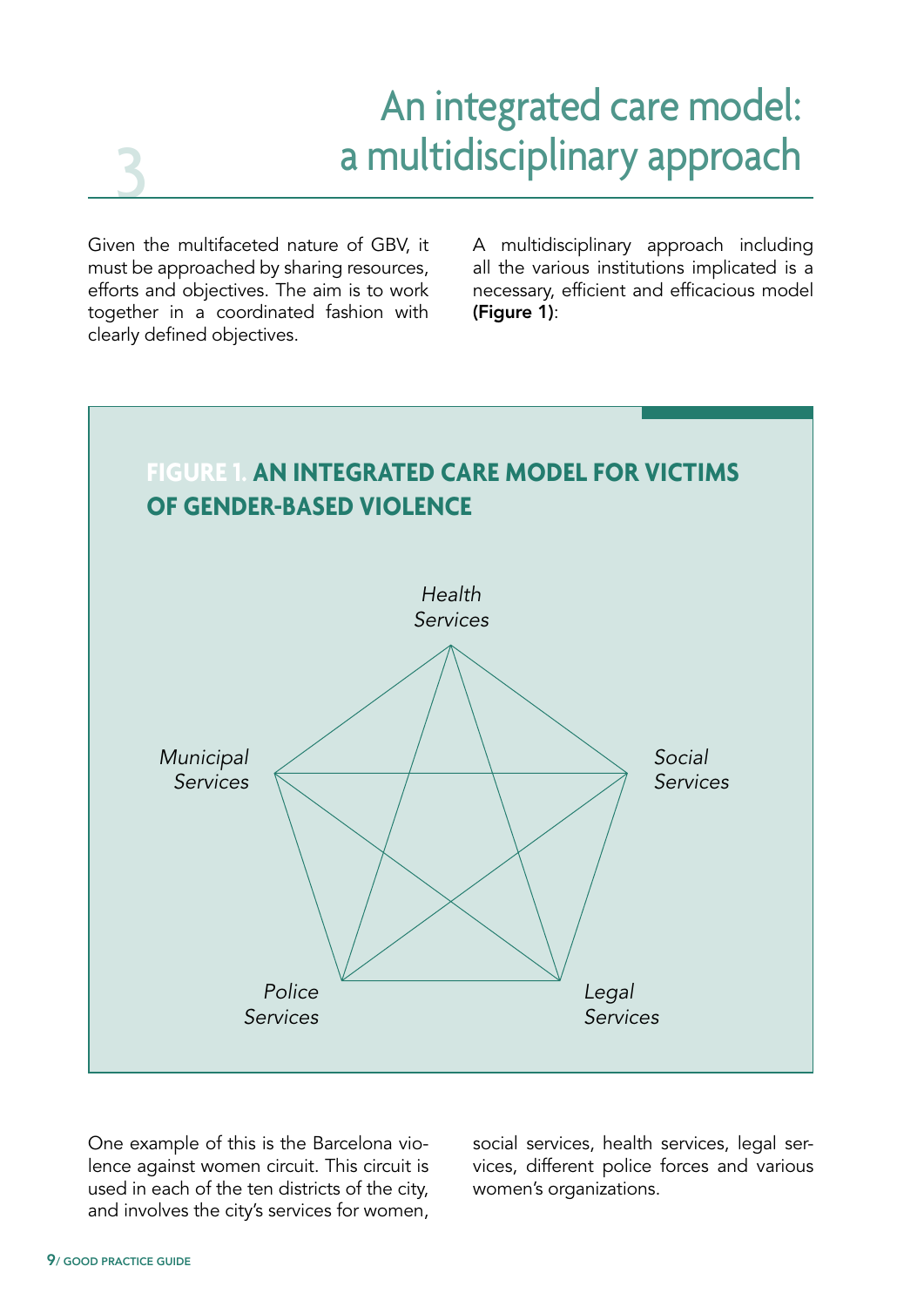#### Health Services:

- Mental Health Centers
- Hospitals
- Primary Care Centers
- 061 (medical emergencies number)
- Drug Dependency and Monitoring Centers (CAS)
- Sexual and Reproductive Healthcare Programs (PASSIR)

#### Police Services:

- Mossos d'Esquadra (Regional)
- Guàrdia Urbana (City)

#### Municipal Services:

- Information Points/Advice for Women (PIAD)
- Women's Care Team (EAD)

#### Social Services:

- Emergency and Social Emergencies (CUESB)
- Municipal Social Services

#### Legal Services:

- Office for Support for Victims of Crime of the Justice Department (OAVD)
- Court-appointed lawyers specialized in Domestic Violence of Barcelona Bar Association.
- Victim Support Services in the Office of the High Court of Justice of Catalonia
- Criminal Technical Advisory Team (EATP)
- Institute of Legal Medicine of Catalonia

The Technical Commission of this circuit undertakes to ensure the correct functioning of the circuit, and proper coordination of the various entities and institutions involved. This Commission includes representatives from various institutions and services of various Public Administrations and guarantees that a holistic approach to violence against women is possible: Barcelona Healthcare Consortium and providers (hospitals, primary care, mental health, drug dependencies services, emergency medical services), Barcelona City Hall (management of women's programs, prevention and social services, municipal

education institute, city police), Barcelona Education Consortium, Consortium of Social Services in Barcelona, Mossos d'Esquadra (regional police), the Catalan Institute for Women, Master plan for Mental Health and Addictions of the Department of Health, Department of Justice, Courts, Forensic doctors and the District Attorney.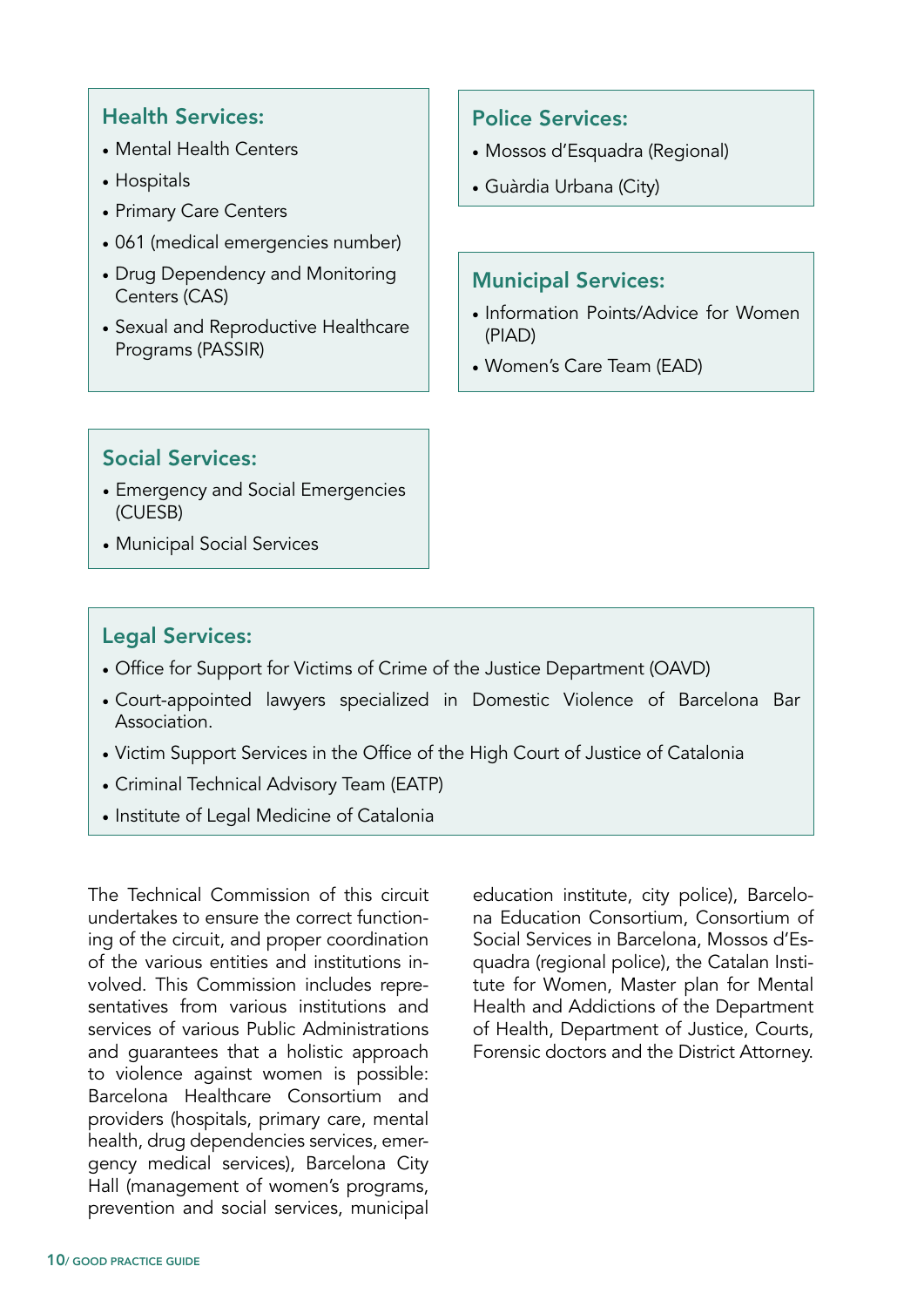## The role of health professionals

GBV intervention guidelines should encompass prevention, detection and care.

Preventive strategies should address matters such as curbing the normalization of violence and prevention and reduction of risk factors. To this end, 1) training professionals on how to approach GBV situations, 2) sensitizing and raising public awareness and 3) education on sexual and emotional health are the three pillars of action for health promotion and prevention.

GBV may be detected during any medical consultation. An occasion may arise during the patient-doctor contact to ask the appropriate questions. It is vital that health professionals are alert and proactive on this matter.

Most women who suffer GBV are reluctant to talk about the situation in which they find themselves. Symptoms resulting from the violence are generally nonspecific and not immediately evident; traumatic injuries, which raise most alarms, are the most infrequent. And even when they exist and there are signs that could raise suspicion, medical personnel rarely pick up on them. As so many cases remain undetected, systematic screening for the detection of violence is recommended.

Suggested questions for detection:

- In the past year, have you been beaten, slapped or kicked by anybody?
- Do you have relations with someone who abuses you physically or threatens you?
- Has your partner or former partner ever hit you or otherwise physically hurt you?
- Has someone close to you ever threatened to harm you?
- Do you feel controlled or isolated by your partner?
- Are things alright at home?
- Have you ever been afraid of your partner? Do you feel afraid? Is it safe for you to go home?
- Has your partner ever forced you to have sex? Has your partner ever refused to practice safe sex?

Questions about the possible violence should be asked in private. They should not be asked if any family member is present, including children. The cultural norms of each patient must be considered, and she should never be made to feel guilty about what is happening to her. Abused persons often feel guilty about the situation, and need to be assured that they are not to blame for the violence.

To facilitate communication, generate empathy with the victim and to break down possible barriers, there are some phrases that can help introduce the topic. The following are some examples:

- "As violence is becoming common in the lives of many people, I have started to ask all my patients about this."
- "I'm worried that your symptoms could be caused by somebody mistreating you."
- "I don't know if this would apply to you, but some women I see here are in abusive relationships. These women are often too scared or embarrassed to discuss it directly, so I have started to ask about it routinely."

It is known that women who are subject to abuse use more health resources than others; they undergo more surgeries, have more prolonged hospital stays and consume more medicines.

In most cases, the health complaint presented by the patient is not identified as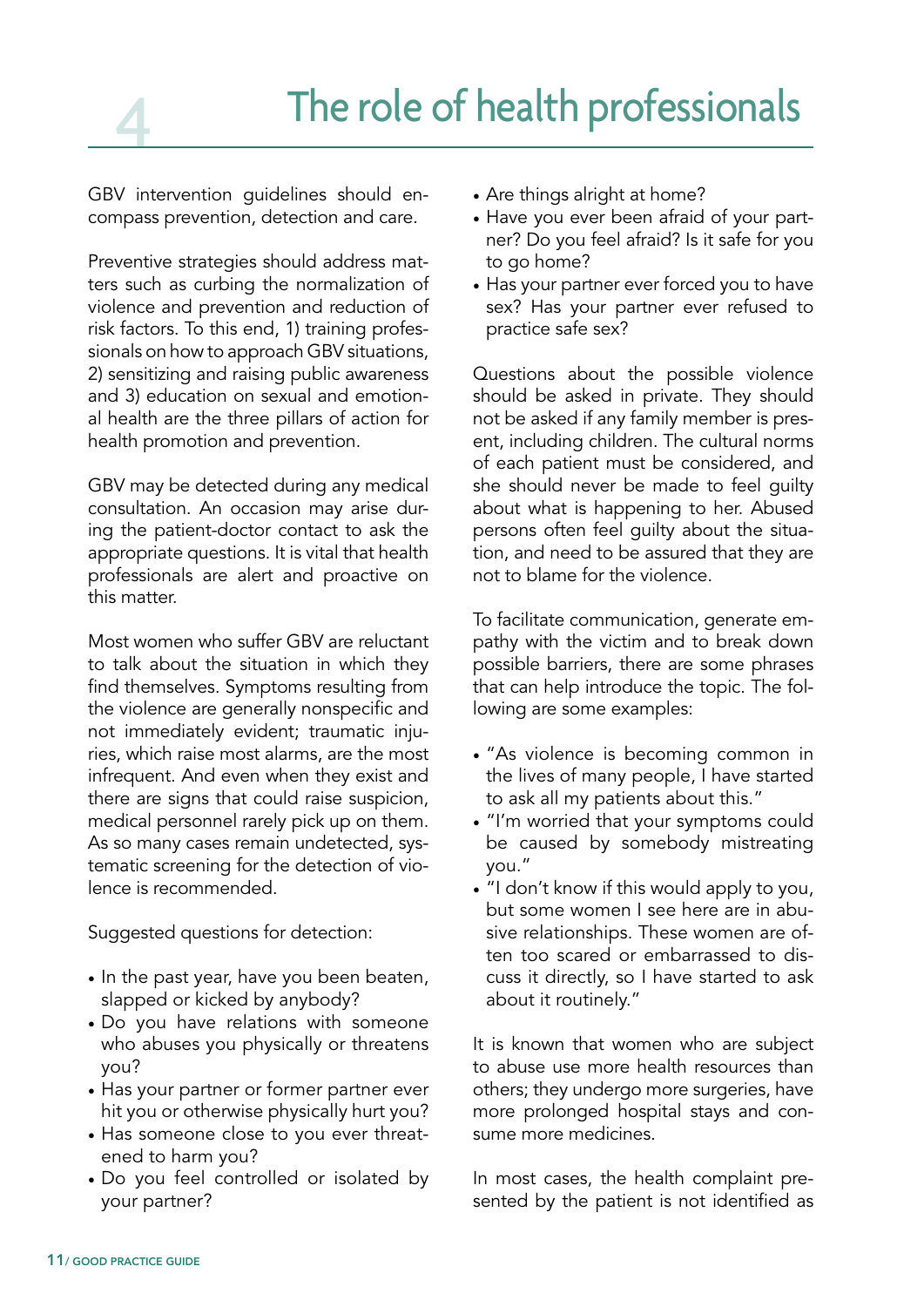having an etiology in violence, often chronic violence. There are various psychological and cultural barriers that prevent these women from disclosing the abuse. These coexist with other organizational obstacles at health centers and the lack of professional training. This means that it is very difficult to correctly and promptly identify cases of abuse. Factors that should alert us to a possible situation of violence include:

- Repeated visits with various complaints, unexplained injuries or implausible explanations.
- Repeated visits with problems associated with anxiety, including insomnia.
- Seeking attention for headaches, chest, pelvic or back pain.
- History of self-harm, depression or abuse of medicines or drugs.
- Erratic behavior: cancelling appointments, unexpected visits, repeated visits to the Emergency Department.
- History of traumas in breast, genitals, mouth; burns; broken teeth or burst eardrum.
- Musculoskeletal injuries; areas of the scalp without hair, bruises on arms, face, neck; soft tissue injuries, face.
- Excessive conformity, passive and submissive behavior, or resistance and evasive answers.
- A history of unwanted pregnancies and miscarriages, premature births, low weight babies, bleeding during the first or second trimester; inadequate control during pregnancy.

If the violence is disclosed, the next step is intervention and assistance. It is very important to support patients in this situation. Otherwise, the detection will not only have been futile, but could be positively dangerous. For this reason, it is crucial to maintain good communication with different levels of care that may be able to intervene.

The personal situation of each individual must always be considered. Many abused women do not want to break up with their assailant for various reasons (fear, love, economic dependence, cultural and religious norms, family pressures, uncertainties) and, therefore, they should never be forced to take any action, or be judged for not responding to advice or offers from medical or social services. In this regard, we must remember that a woman is most at risk in the six months after leaving the home, if she remains with the aggressor.

Each case must involve healthcare, social and legal services. Initially and irrespective of the degree of suspicion or risk assessed, the reason for the medical consultation must be attended. This reason may or may not be directly (traumatic injuries, self-harm attempts, rape) or indirectly (somatization, psychiatric symptoms) related to violence. When violence is identified, the pertinent inter-consultations must be made, depending on the problems present, with different specialties and services that can help the patient.

It is important to report any situation of abuse, even if only suspected, to Social Services, which is responsible for informing the patient of the resources available to help her and, if necessary, put her in touch with the most appropriate resource for her situation. The specific action will depend on the willingness of this person to recognize or report the violence, and the level of risk she could suffer when she returns home.

Three situations can occur:

1. A healthcare practitioner may suspect a case of violence, but the patient does not acknowledge it. The patient should never be forced to recognize the situation, or much less to take action to get out of it. She should be given all general support, leaving the door open to further consultations.

2. The patient acknowledges the situation, but does not want to report the aggressor. In this case, all resources are of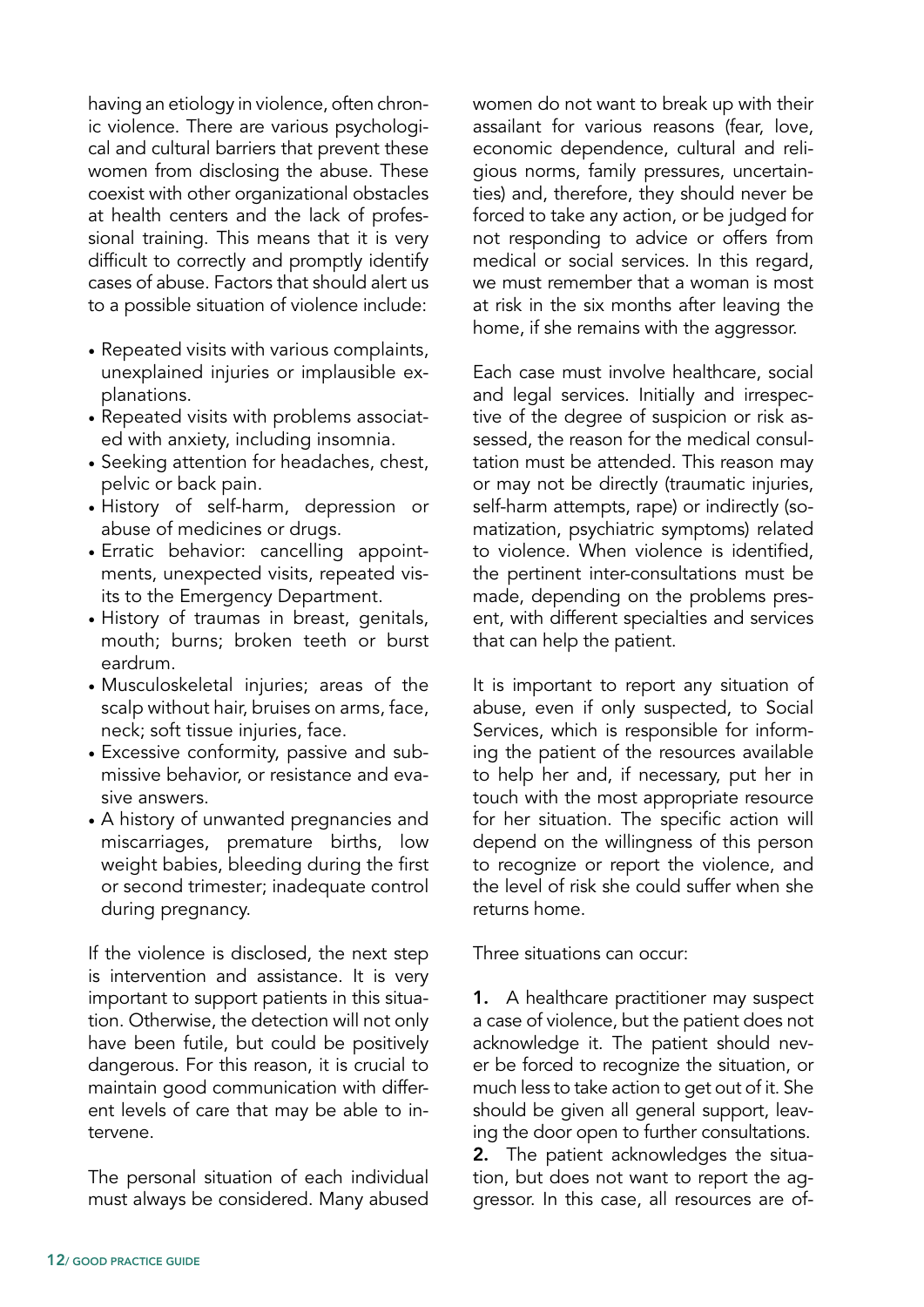fered depending on the social situation and the risk to the victim.

3. The patient acknowledges the situation and wants to report the case to the police. In this case, all resources are offered depending on the social situation and the risk to the patient. Information is provided on how to file the complaint.

The abuse that a person may suffer can generally be classified into three risk levels:

- Level I. Subclinical level. This is when relations within the couple are breaking down. For example, the woman does not believe it possible to talk to her partner, or she is afraid of him. But as there are no clinical manifestations, if questions are not asked, the situation remains undetected. This level is usually detected in primary care, and this is the level where we can intervene in the early stages, and also take more preventive action.
- Level II. At this level, the abuse is largely psychological. The woman may abuse medicines, suffer anxiety and feel undermined. Her partner may not allow her to go out alone or does not give her money. She is controlled both economically and socially.
- Level III. At this level, the abuse is physical and the woman has self-harm thoughts. Her partner may threaten to beat or kill her. This is a very high risk situation and may reach the stage that the woman cannot go back home.

Life-threatening situations can occur, and each case must be assessed individually, irrespective of where it is detected. These situations usually occur within the third risk level, and include:

- Drug or alcohol abuse by perpetrator
- Increase in number of violent episodes
- The woman suffers a serious injury or injuries
- Abuse of children or other family members
- Changes in employment status of the assailant (e.g. loses his job, unemployment)
- The couple separates
- Death threats after reporting assailant to police
- Psychopathology of the perpetrator (delusional jealousy, paranoia, etc.)
- Possession of firearms by the aggressor, with or without license.

It is very important not to underestimate the risk. If any of these situations or if the patient says that she feels her life is in danger, she must be believed and the appropriate measures taken.

If we believe that there is an immediate life-threatening risk, we must ensure that she is aware of the danger and arrange her departure from the home through Social Services.

Finally, all the pertinent legal documents must be completed in each case. All details should be entered in the patient's medical record, including a description of the injuries, findings, pathologies, chronology and diagnostic and therapeutic procedures.

In cases of physical injury, sexual assault, intoxication or attempted self-harm, a judicial report must always be completed by the physician describing in detail the type of injury, the diagnostic and therapeutic interventions and the severity of the symptoms.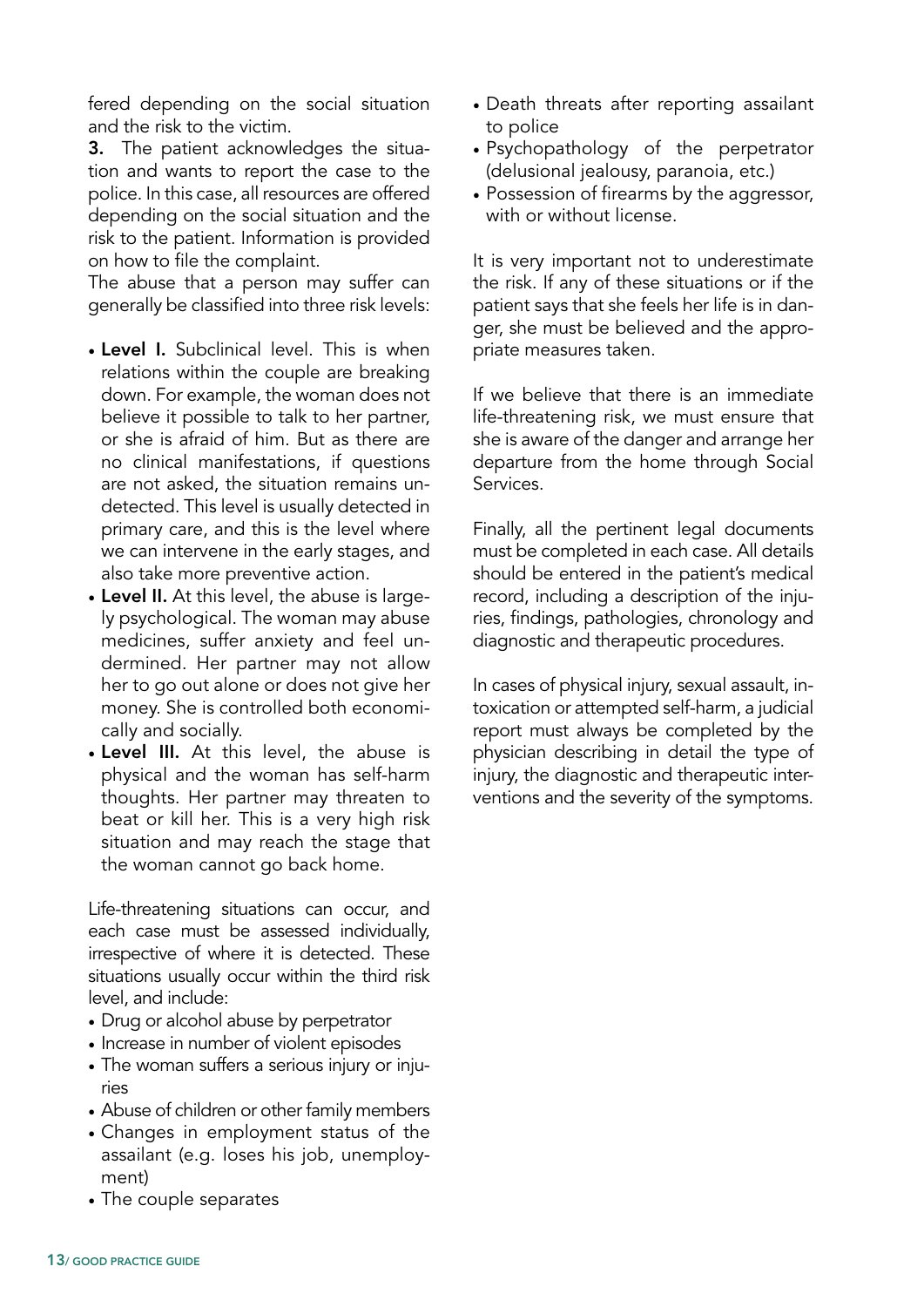## Early detection of gender-based violence

Data on the mortality, morbidity and high prevalence in the population justifies proactive measures to ensure early detection of GBV.

Under diseases and health-related conditions considered as emerging, GBV is one of the most important. This social scourge is rejected by governments and the vast majority of people alike. Both Organic Law 1/2004 of 28 December on Integrated Protection Measures against Gender-based Violence in Spain, and Act 5/2008 of 24 April on the Rights of Women to Eradicate Male Violence of the Government of Catalonia serve as examples of this rejection. Both laws oblige health professionals to identify and assist women in situations of violence.

#### 5.1. Must early detection be made from within the healthcare system?

The prevalence of GBV justifies efforts made to detect it, but the health repercussions for women (Table 2) justify detection efforts from within the healthcare system.

And we must not forget the negative consequences of violence towards the mother on her children; as well as being witnesses to the violence; they are all too often victims of violence (see chapter 6).

#### 5.2. Why are women reluctant to explain their experience of GBV to professionals?

- Because she does not perceive the violence she experiences as abuse.
- Because she experiences the violent relationship with ambivalence, sometimes feeling ashamed and guilty.
- Fear of being disbelieved: women are often told that these are private matters, or that this man, perhaps a known patient, could not possibly be capable of abusing someone.
- Fear of the aggressor: the perpetrator increases the tension and violent behavior at the time when the woman initiates steps to end the relationship. Disclosing the situation to someone within the health system may be one option.
- Fear of unwelcomed legal consequences.
- Tolerance to GBV situation: the gradual process of submission and victimization means that even very serious cases of GBV are perceived as normal.

Therefore, it is essential that professionals ask about the possibility of violence in the relationship (see questions chapter 4).

Women do not get upset when asked about the possibility of violence in their relationships. To the contrary, qualitative studies reveal that women expect health professionals to ask them questions and appreciate their concern.

#### 5.3. What strategy should be used?

- Universal detection. Systematic detection as a screening device during routine patient history taking is recommended due to the high prevalence of GBV and the gravity of the health consequences. However, there is no evidence that this strategy has produced any changes in cases of prolonged violence.
- Selective detection. Detection linked to situations supporting identification may prove more effective (Table 3).
- Detection via self-reporting. As well as detection during routine history taking, there are also self-reporting devices, questionnaires and scales designed to identify GBV, some of which have been validated for use in Spain.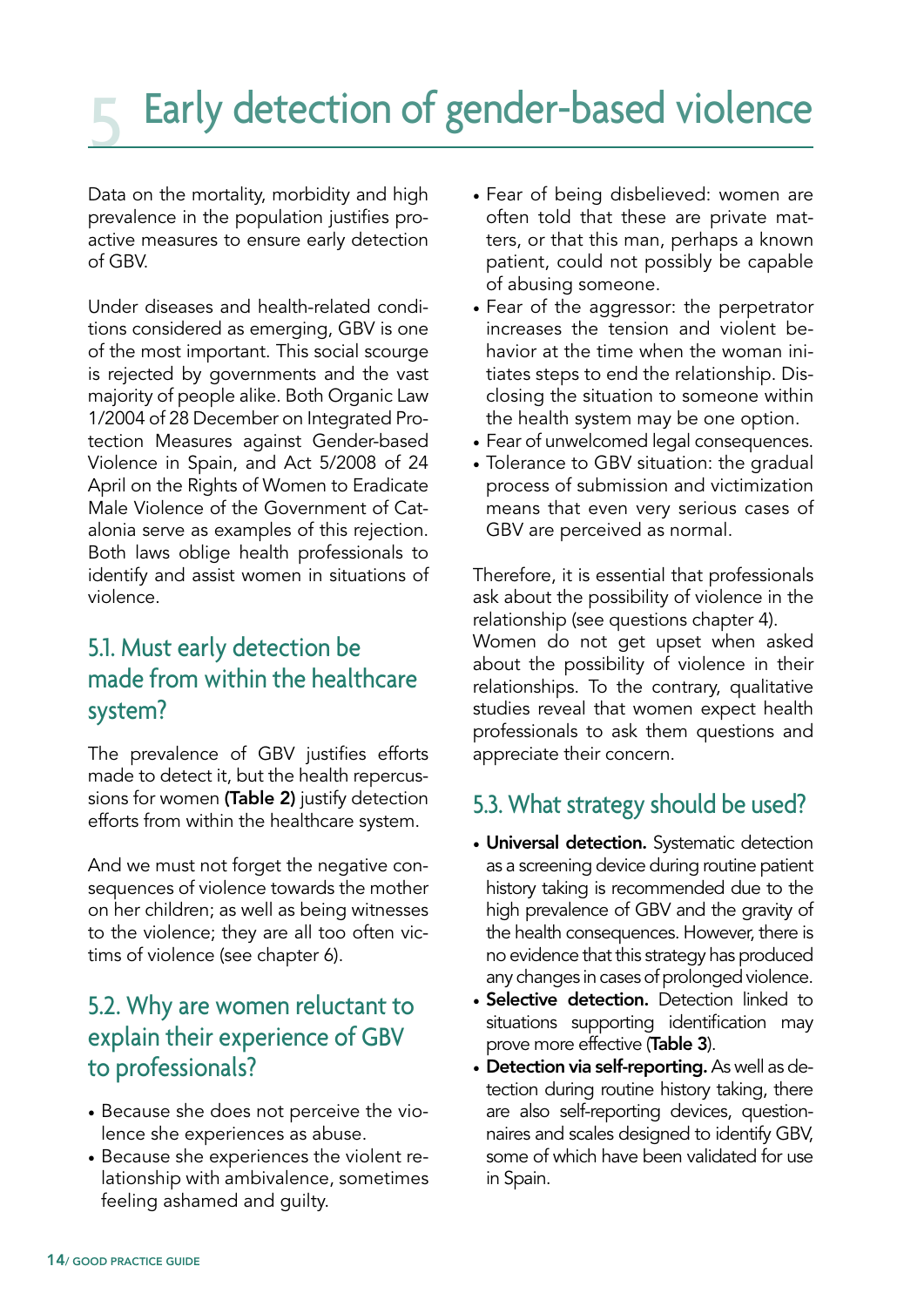#### **TABLE 3. SELECTIVE DETECTION OF GBV: OPPORTUNE MOMENT FOR DETECTION**

| Women in an "at risk" moment<br>in life cycle     | • Pregnancy, especially in adolescents<br>• Separation from partner<br>• Retirement or husband's retirement<br>• Caring for others                                                                                                                                                                                              |  |  |
|---------------------------------------------------|---------------------------------------------------------------------------------------------------------------------------------------------------------------------------------------------------------------------------------------------------------------------------------------------------------------------------------|--|--|
| Women with mental disorders                       | $\bullet$ (see Table 2)                                                                                                                                                                                                                                                                                                         |  |  |
| Gynae/obstetric consultation<br>(see Table 2)     | • Seeking contraceptives<br>• Repeated gynecological infections<br>• Pregnancy<br>• Sexual dysfunction<br>• Termination of pregnancy<br>• Emergency contraception                                                                                                                                                               |  |  |
| Women with a history<br>suggestive of trauma      | • Lesions suggestive of abuse<br>• Repeated injuries<br>• Discordance between clinical signs and story<br>• Delayed consultation after trauma                                                                                                                                                                                   |  |  |
| How the woman attend<br>medical consultations     | • Frequent consultations<br>• Difficulties communicating with professionals<br>• Poor compliance to treatment regimens<br>• Difficulty conducting interview without partner                                                                                                                                                     |  |  |
| Situations of reduced<br>autonomy                 | • Elderly and frail<br>• Homecare provided<br>• Cognitive impairment<br>• Palliative care<br>Severe mental disorders<br>Physical or mental disabilities<br>• Social situations limiting freedom: female prisoners,<br>prostitutes, illegal immigrants, social marginalization<br>• Abuse or dependence on alcohol or substances |  |  |
| Suspected or referral from<br>other professionals | • Children with symptoms of post-traumatic stress or abuse<br>• Cases referred from social services, education or other<br>services.                                                                                                                                                                                            |  |  |

*Source: GBV i Atenció Primària de Salut: una visió des de la consulta. Societat Catalana de Medicina Familiar i Comunitària (CAMFIC) (in print).*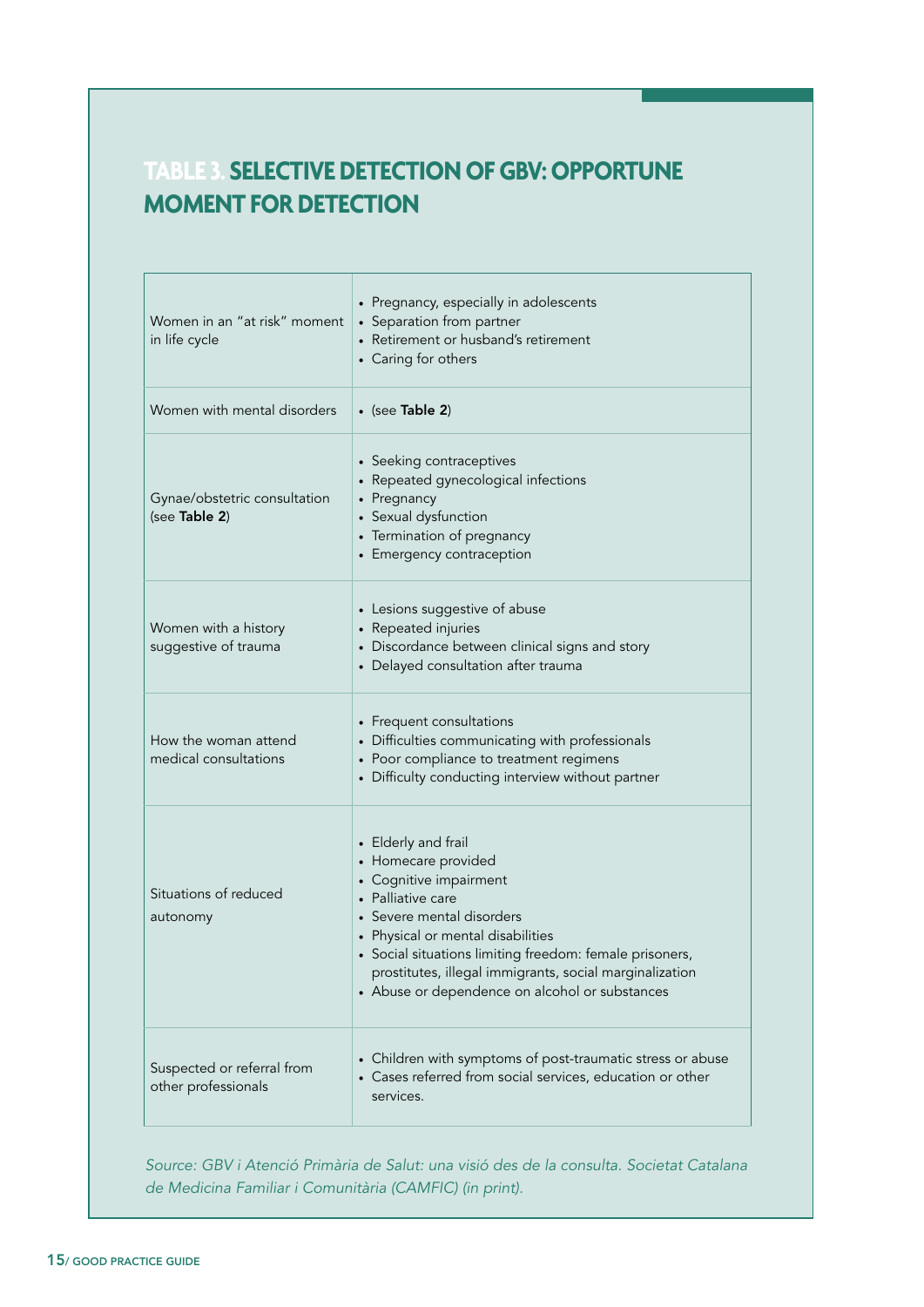#### 5.4. Once detected, what then?

Detection of violence against women is only the beginning in terms of the care that can be provided. If a professional identifies a situation of GBV, he/she may set in motion the intervention designed to facilitate raising awareness of the situation and initiating change (Table 4).

The different care services must have a protocol which outlines the follow-up care.

The presence or indications of GBV (type of violence, health consequences, risk assessment) must be recorded in the patient's medical record, as this improves the medical care for the women and has potential medico-legal implications.

Detecting violence against women and doing nothing about it constitutes malpractice. Following detection, the woman should leave the consultation with the idea that this is an important health factor, that there are people and organizations that can help her and that the health services are committed to her care.

#### **TABLE 4. CLEAR MESSAGES THAT WOMAN MUST RECEIVE AT THE TIME OF DETECTING A CASE OF GBV**

This is not an exhaustive list of possibilities, but a proposal as the "minimum package" that a woman should take in at the time of detection:

- Having spoken about her situation is a very important first step (Invitation to dialogue).
- Understand what is happening (Empathy).
- The relationship with her partner is inappropriate, it is an abusive relationship and this is a crime (Recognition of abuse).
- Nobody deserves to be abused. It is not her fault (Breaking control mechanism).
- Abuse is a common occurrence affecting thousands of women (Contextualize and recognize the injustice).
- This matter is of interest to us because it directly affects her health (Reinterpret the symptoms).
- There may be real danger (Risk assessment and safety strategies).
- She is not alone; there are people and associations dedicated to helping women in this situation (Breaking her isolation. Networking).
- We respect her decisions (Empowerment. Avoid victimization).

*Source: GBV i Atenció Primària de Salut: una visió des de la consulta. Societat Catalana de Medicina Familiar i Comunitària (CAMFIC) (in print).*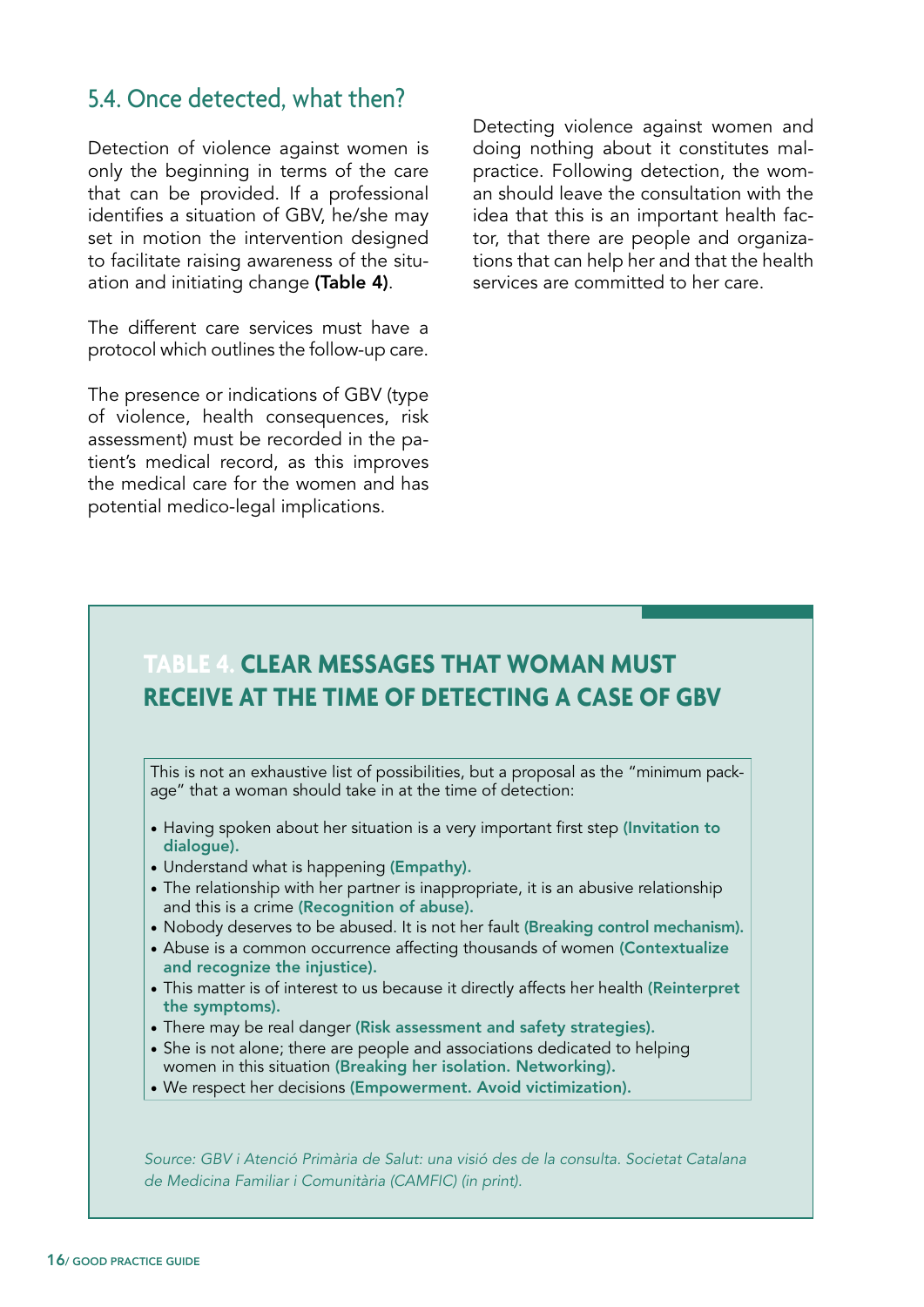## The impact of gender-based violence in the family on children's health

The word "infant" comes from Latin and means "incapable of speech". Throughout history, the meaning of the word was more along the lines of "he/she who has no voice" because the child was considered a small and vulnerable adult, who worked and occupied adults areas, who could be controlled and whose fate could be determined. So, while these children were abused physically, sexually and emotionally in the workplace and in all social strata, this was not considered abuse since the concept of "childhood" need protection did not arise until after the industrial age (19th century). But it was not until the late 20th century that the scientific community and the general public recognized that children are subjected to abuse of all kinds and their rights must be formulated and hence the signing of the Convention on the Rights of the Child in 1989.

6

GBV in the family setting is the most important risk factor of abuse or any kind of violence against children. Children are not only silent spectators, but they are victims living with violence. Minors who suffer GBV live within a family in which the father or mother's partner is violent against women. They see the violence, hear the shouting, the insults, the sound of the beatings, they feel the fear and tension in their mothers and live immersed in the cycle of violence.

In 30 to 60% of cases, there is also physical, sexual or emotional abuse or child neglect. Children grow up believing that violence against women is normal in adult relationships. In 26 to 73% of the families where there is child abuse, there is also intimate partner violence towards the mother.

World Health Organization (WHO 2002) highlights the negative effects on health, survival, development or dignity in children due to exposure to GBV in the family context. Also, emotional, physical and sexual abuse of women constitutes various forms of abuse of her children: they are witnesses of violence, are direct victims of abuse or may be used by the perpetrator to harm, threaten, control and subdue the women.

#### 6.1. Gender-based violence in the family: Psychopathology in children

Children may show nonspecific signs of stunted or retarded development or emotional or behavioral psychopathology. Children are generally unable to explain the aggression they witness at home, mainly because they are afraid of the perpetrator or they were told not to tell anyone, converting it into a kind of family secret. This is why they generally express their discontent psychopathologically (Table 5).

Children exposed to violence towards their mothers may develop patriarchal beliefs and values: "that the man rules, that women are inferior to men and that they should be controlled. When a man hits a woman, it is because she deserves it. It's normal to beat women. If you want them to respect you, you must be violent".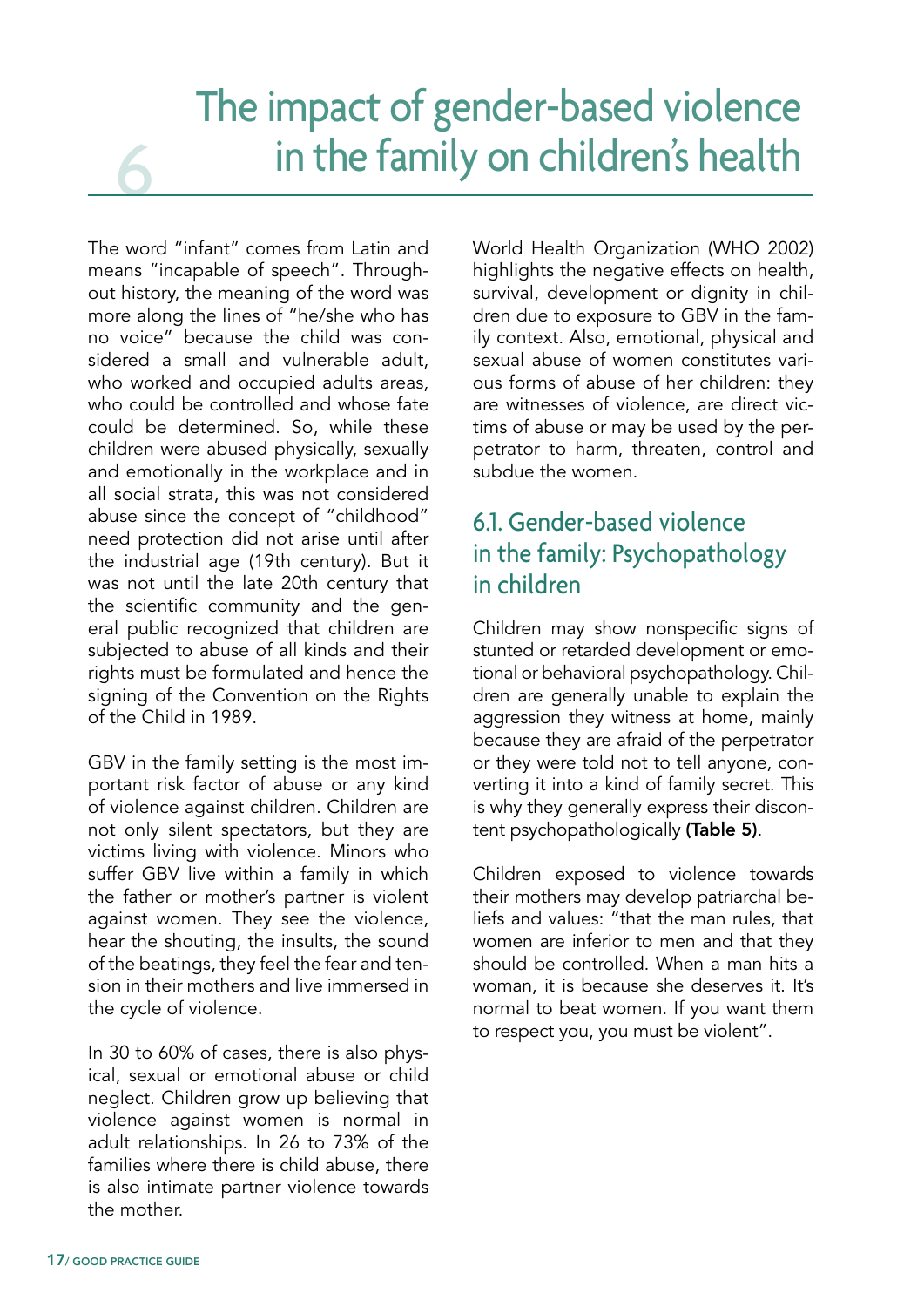#### **TABLE 5. GENDER-BASED VIOLENCE IN THE FAMILY CONTEXT: PSYCHOPATHOLOGY IN CHILDREN**

|               | Physical and<br>developmental<br>symptoms  | • Multiple somatic complaints: insomnia, headaches<br>• Stunted or delayed development: enuresis,<br>encopresis                                                                                                                                                                                                                                                                                                                       |
|---------------|--------------------------------------------|---------------------------------------------------------------------------------------------------------------------------------------------------------------------------------------------------------------------------------------------------------------------------------------------------------------------------------------------------------------------------------------------------------------------------------------|
| Children      | Socio-emotional and<br>behavioral symptoms | • Inhibited behavior at play or in social contexts:<br>little spontaneous speech, mistrust of adults.<br>• Post traumatic stress: children exposed to<br>traumatic situations with highly violent visions.<br>• Anxiety with excessive dependence on mother:<br>afraid to leave her and afraid to go to school.<br>• Feeling guilty and responsible for the violent<br>behavior.<br>• School problems: poor performance, few friends. |
| Adolescence   | Behavioral changes                         | • Behavioral problems, aggression, drinking and<br>drugs, running away from home.                                                                                                                                                                                                                                                                                                                                                     |
| <b>Adults</b> | <b>Risk Factors</b>                        | • Risk factor for perpetuation of attitudes of<br>acceptance or exercising violence in their own<br>families                                                                                                                                                                                                                                                                                                                          |

#### 6.2. Approach to gender-based violence in the family context

Policies need to be developed to prevent and improve detection and treatment of abuse, including child abuse (Table 6).

#### 6.3. Treating minors

#### Approach to mental health in children and young people:

- Help them process of traumatic experiences.
- Free the child from feelings of guilt, responsibility, fear or submission to aggressor.
- Improve social habits: self-esteem and conflict resolution to break the circle of violence in boys and avoid victimization in girls.
- Detect possible abuses and treat in a specialized manner.

• In cases of severe aggression with hospitalization or even death of the mother, children may need drug therapy for acute anxiety attacks due to pain or fear for their own lives.

#### School approach:

• Evaluate curricular needs, consider support tutorials and curricular changes.

#### Social approach:

• From local social services, including these children in sports or cultural programs, providing economic and social support.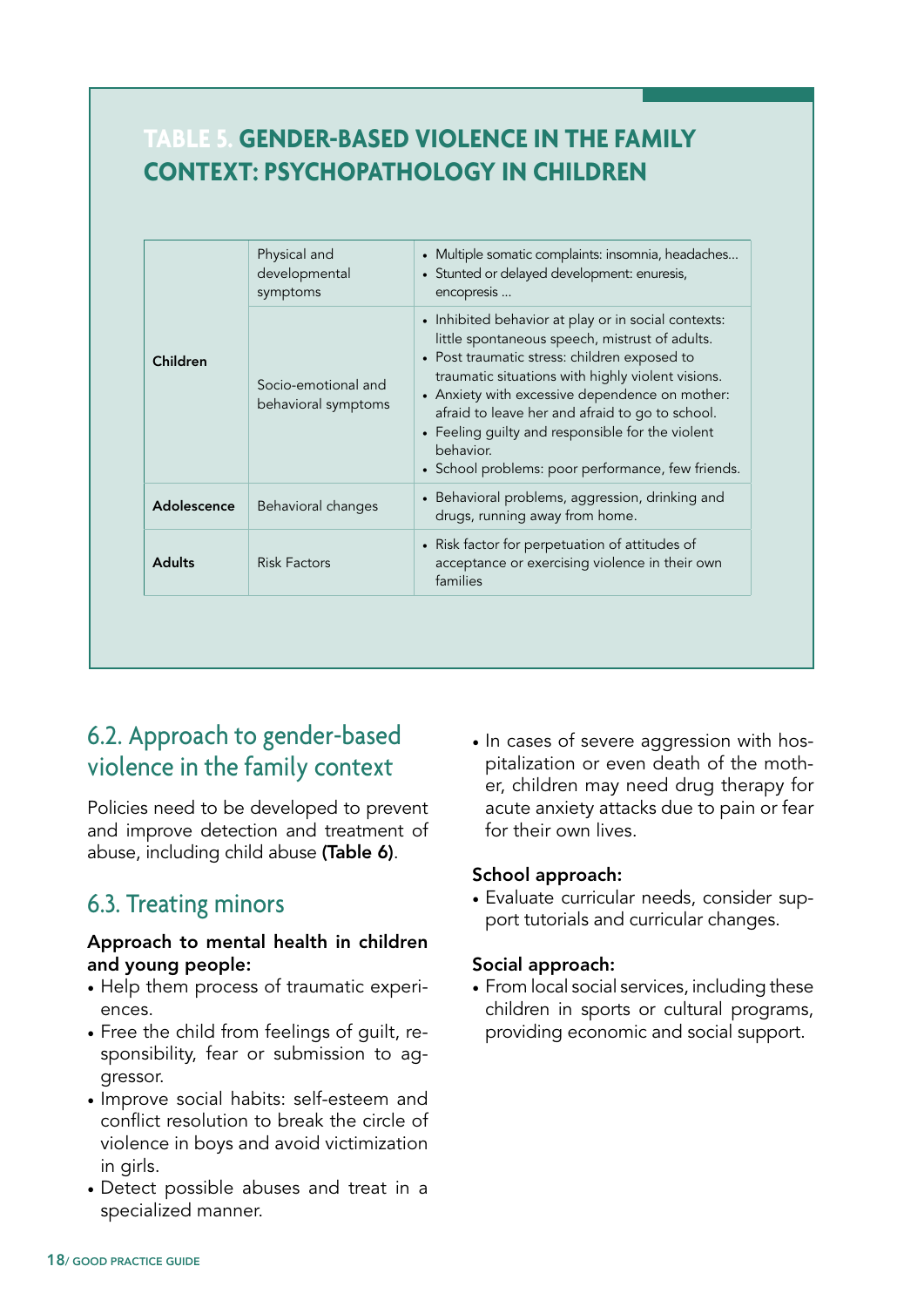#### **TABLE 6. AN APPROACH TO GENDER-BASED VIOLENCE (GBV) IN THE FAMILY CONTEXT**

| PREVENTIVE MEASURES                                                                                                                                                                  | <b>DETECTION MEASURES</b>                                                                                                                                                                                                     | <b>INTERVENTION MEASURES</b>                                                                                                                                                                                                                                                                                                                                                                                                                                                                |  |
|--------------------------------------------------------------------------------------------------------------------------------------------------------------------------------------|-------------------------------------------------------------------------------------------------------------------------------------------------------------------------------------------------------------------------------|---------------------------------------------------------------------------------------------------------------------------------------------------------------------------------------------------------------------------------------------------------------------------------------------------------------------------------------------------------------------------------------------------------------------------------------------------------------------------------------------|--|
| Nationwide approach:<br>Multidisciplinary teams to de-<br>sign policies and protocols for<br>the prevention, detection and<br>treatment of gender-based<br>violence and child abuse. | Training programs for<br>professionals:<br>Mainly in the education and<br>pediatric setting, on how to<br>detect warning signs of mal-<br>treatment of mother or child.<br>Training on the protocol that<br>must be followed. | In cases of minor aggression,<br>where mother can care for<br>children:<br>Assistance protocol for abu-<br>sed women.<br>Evaluation of children to exa-<br>mine impact of exposure to<br>violence, or if they too are vic-<br>tims of abuse.<br>In severe cases of violence<br>where mother is hospitalized<br>or dead:                                                                                                                                                                     |  |
| <b>Educational approach:</b><br>Development of educational<br>preventive programs for chil-<br>dren and young people to pro-<br>mote the development of equal<br>gender relations.   |                                                                                                                                                                                                                               | Children's safety is prime con-<br>safety, foster<br>cern:<br>home,<br>guardianship.<br>The local emergency child abuse<br>protocol must be activated.<br>Coordination of child's situa-<br>tion by local child care services:<br>short and long term plan for<br>child regarding family situation.<br>Children must be immediately<br>separated from the assailant un-<br>til a specialized assessment can<br>be made.<br>Evaluation by a team special-<br>ized in child mental health for |  |
| Family:<br>Prevention programs for fami-<br>lies at risk of violence by provi-<br>ding educational programs on<br>parenting techniques.                                              | Coordination<br>of<br>hospital<br>emergency teams or police<br>with the pediatrician who nor-<br>mally sees the child, once abu-<br>se is detected in the mother or<br>child.                                                 | all children to detect signs of<br>abuse, post-traumatic stress or<br>psychopathology.<br>Immediate economic and so-<br>cial support in the case of foster<br>families.<br>Legal advice on rights, includ-<br>ing economic, mother and chil-<br>dren or in foster care or tempo-<br>rary care.<br>Academic support (via school<br>psychologists or educational in-<br>spection), intervene or change<br>schools, if necessary.                                                              |  |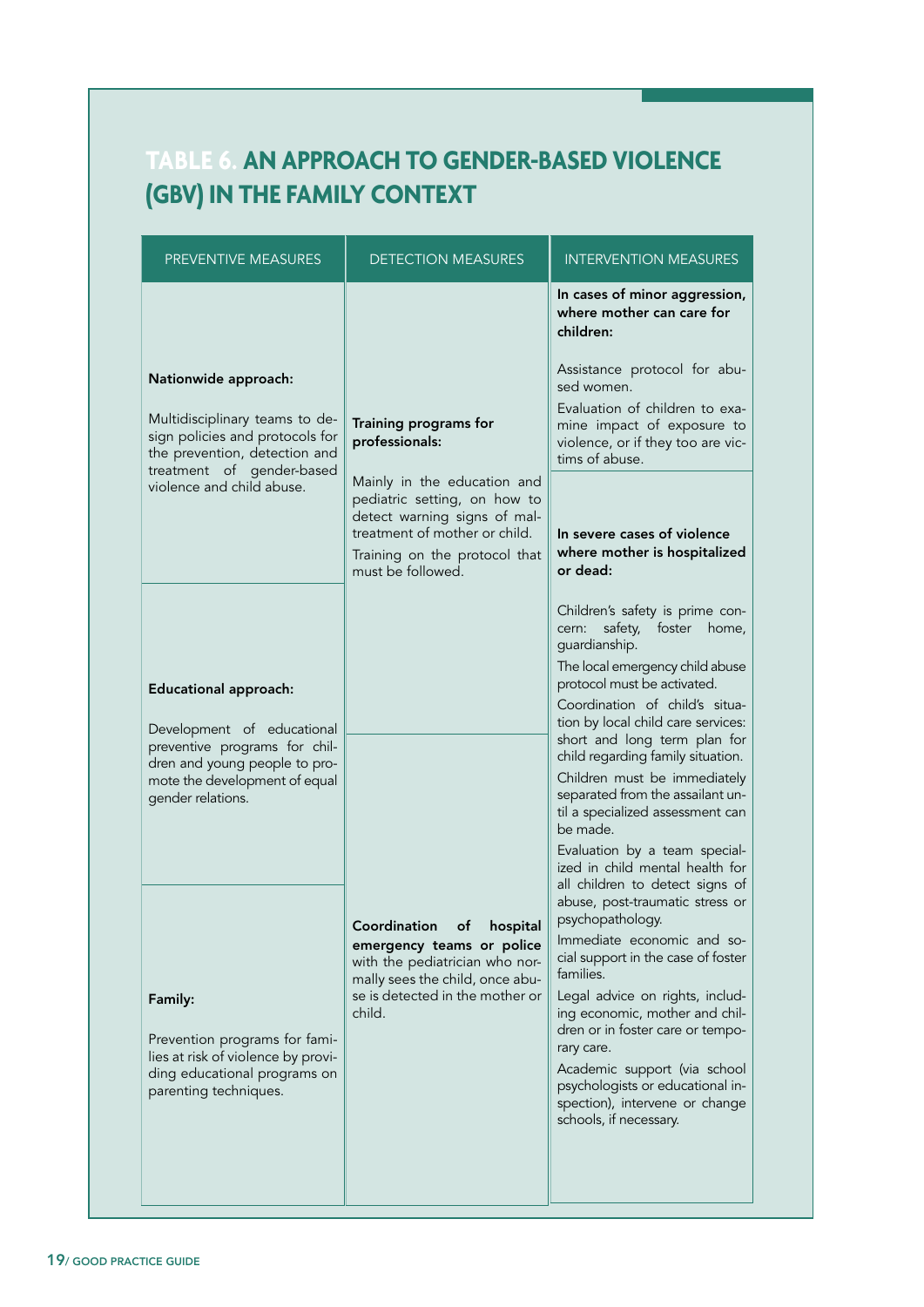## Gender-based violence from a legal perspective: the importance of the physician's report

When an act of GBV is committed, a criminal process is necessary to prevent, suppress and punish the violent behavior.

7

Providing information on the legal proceedings to all women who suffer physical, mental or sexual abuse by their partners is one of the most effective ways to combat GBV.

The judiciary must collaborate with other sectors, including the health sector, so that optimal results can be attained in the fight against GBV.

Organic Law 1/2004 of 28 December on Integrated Protection Measures against Gender-based Violence established this joint action, as reflected in Article 15: "The Health Administrations, under Interregional Ministry of the National Health System, shall promote and boost action by health professionals for the early detection of gender-based violence and shall propose the measures they deem necessary to optimize the contribution of the health sector in the fight against this type of violence [...] In particular, it will develop awareness programs and continuing education for health personnel in order to improve and promote early diagnosis, care and rehabilitation of women in situations of gender-based violence as referred to herein".

The coordination of the various agents has a dual purpose:

• When a complaint is filed: to prevent further consequences of the abuse by means of an immediate and powerful response, as repeated violence has been found to cause psychological

break down as well as the physical injuries.

• Following lodging of complaint: both the aggressor and the victim need to perceive the response action as firm and decisive, with adequate protective measures for the victim, should this be necessary.

Most crimes in the context of GBV cause bodily harm which requires medical attention. The same applies to psychological violence, which requires the intervention of a professional.

The importance of health professionals in the criminal proceedings is invaluable because:

- They are the first point of contact for the victim.
- They report what was manifested.
- They provide impartial information on the victim's injuries or condition.
- They provide the Judiciary with an impartial witness, totally removed from the facts, who is a qualified professional.

Thus, as a fundamental element in the medical attention for the victim, early detection of such situations in the healthcare setting is of particular relevance at two different points:

- Following the complaint, in evaluating the injuries inflicted.
- When the violence is not reported, in treating the injuries inflicted.

Irrespective of whether or not the case is reported to the police, any intervention by a health professional must be fully docu-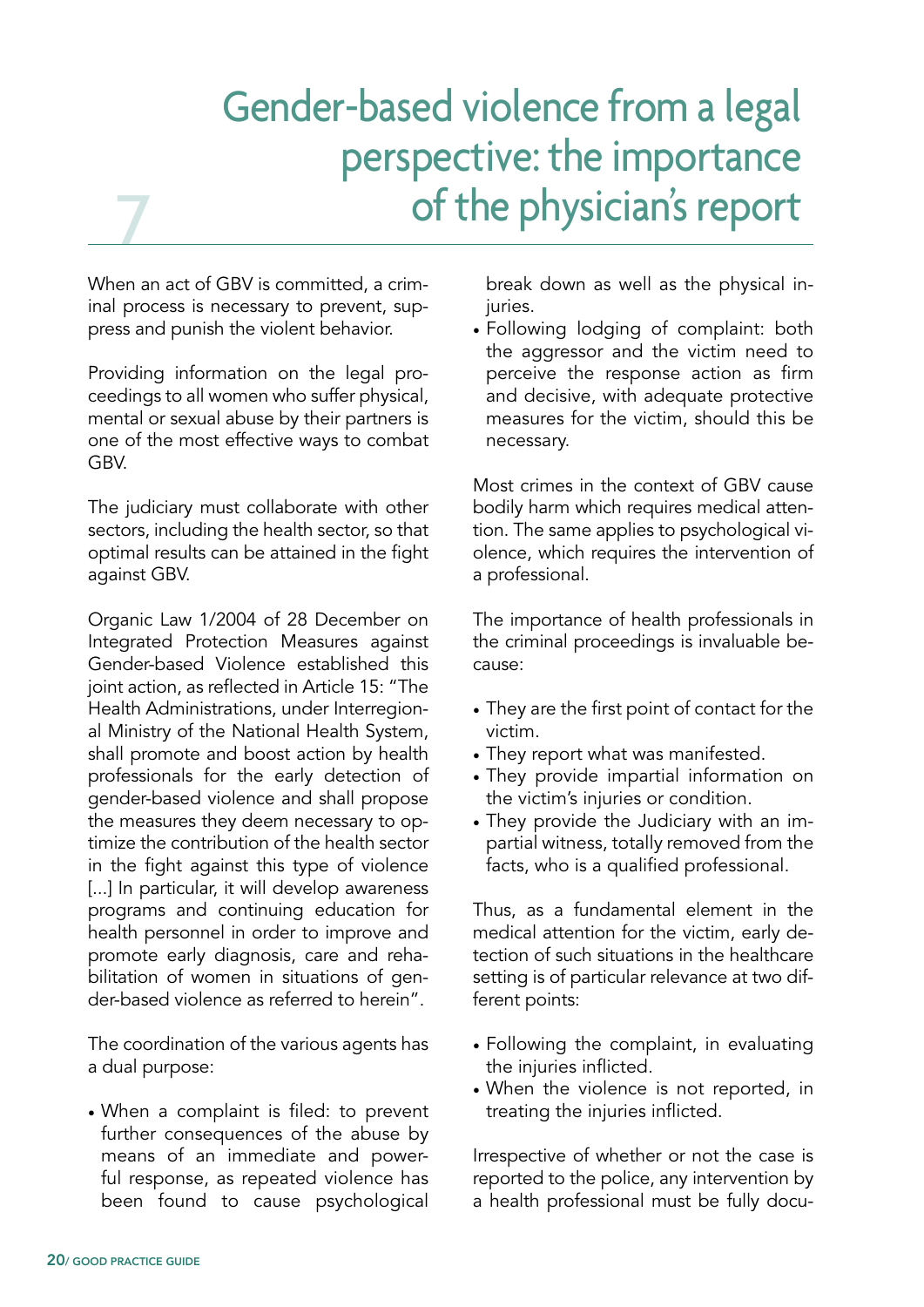mented including the victim's story and a complete physical examination of the injuries described by the patient as well as those she tries to conceal in a report.

The intervention shall differ depending on the stage of the judicial process:

1. In the INSTRUCTION (investigation) phase, specific information is required regarding what happened, who the aggressor is, what injuries were caused, what was the victim's condition, what was said.

2. In the ORAL TRIAL (to prove facts) phase, an impartial witness who observed the facts is required and a professional opinion about how the injuries were caused.

The physician's report, in the first instance, informing the court of alleged actions that could constitute abuse is the basis for further investigation for two reasons:

- Sometimes the victim does not report the violence.
- In the majority of cases, there are no witnesses to the events, which normally occur in private. Thus, the medical report is the only objective data in the investigation.

Reports issued by medical practitioners must be extremely concise about the injuries the victim presents. These reports are sent to judges so that an investigation can be opened. From this preeminent position, as the physician who first attended the victim, all possible information must be provided. The data must be as accurate as possible.

All reports of assistance are sent to the courts where it is decided if the injuries are accidental, caused during a fight, occupational accidents, intoxications. All possible data must be provided that would indicate if this involved a case of abuse in the context of GBV. Close attention to detail is more important in this case than in other crimes because sometimes the report is all there is, at times there is not even the testimony of the victim.

Remember that with other types of crime, the affected party provides all the information available, voluntarily goes to the forensic doctor, submits his/her version of the events, and is interested in ensuring that the complaint is followed through.

In criminal proceedings, even in cases of serious injury, victims of GBV can avail of their right not to testify or may even claim that the injury was caused by accident. In these cases, the physician's report is the only objective data there is as the victim may even refuse to be seen by the forensic doctor. The forensic doctor would then have to write up his/her expert report based solely on the report written by the physician who attended the victim.

The role of the forensic doctor is to assess the GBV from a medico-legal perspective.

Experience has taught us that the doctor who first treated the victim is critical, because if she trusts and feels she is being heard by this doctor, she will be more willing to answer questions and provide details.

We must remember that under our law. assault is a crime prosecuted ex officio. A court must only be made aware that an act of aggression has been committed in order to open an investigation and to follow it through.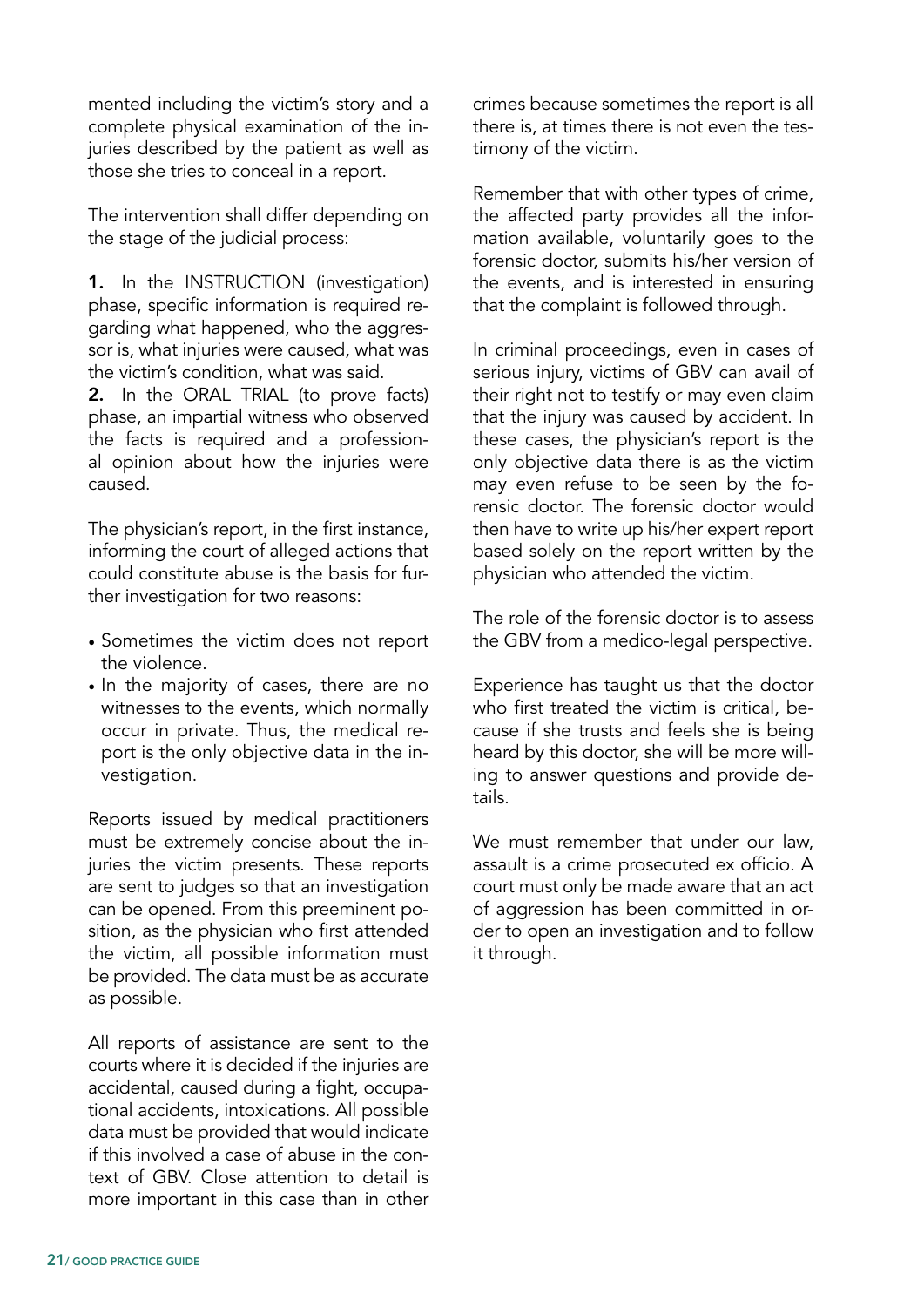- The GBV leads to long and short term effects and damage to various aspects of the physical, psychological and sexual health of the women and her children.
- Hostile and violent behavior of the aggressor can be observed and identified, and includes emotional, physical and sexual abuse.
- Early detection of GBV is key to preventing the situation from continuing and producing further harm to the health of the woman and her children.
- Doctors must adopt a proactive approach in detecting GBV, by asking questions orientated to this aim in the medical visit.
- Any situation of abuse even if only suspected must be reported to Social Services, who will inform the woman of the resources that are available to help her.
- The care protocol for women suffering GBV must include a health and care assessment for her children.
- Filing a complaint to the Authorities by a victim of GBV raises the possibility that the aggressor may be prevented, reprimanded and punished for his violent behavior.
- The physician's report must include the full story and a complete physical and psychological examination of the injuries sustained by the victim.

## **Bibliography**

- 1. Organización Mundial de la Salud. Estudio multipaís de la OMS sobre salud de la mujer y violencia doméstica contra la mujer: primeros resultados sobre prevalencia, eventos relativos a la salud y respuestas de las mujeres a dicha violencia: resumen del informe. Ginebra: OMS; 2005.
- 2. Sociedad Española de Medicina Familiar y Comunitaria. Violencia Doméstica. Elaborat pel Grupo de Salud Mental del Programa de Actividades de Prevención y Promoción de la Salud (PAAPS) de la Sociedad Española de Medicina de Familia y Comunitaria (Semfyc). Madrid: 2003.
- 3. Protocolo Común para la Actuación Sanitaria ante la Violencia de Género. Comisión Contra la Violencia de Género. Consejo Interterritorial del Sistema Nacional de Salud. Ministerio de Sanidad y Consumo; 2007.
- 4. Protocol per a l'abordatge de la violència masclista en l'àmbit de la salut a Catalunya. Document marc. Violència en l'àmbit de la parella i família. Departament de Salut. Direcció General de Planificació i Avaluació. Barcelona 2009.www.gencat.cat/salut.
- 5. García-Esteve L, Torres Giménez A, Imaz Gurrutxaga ML. Abordaje diagnóstico de los trastornos mentales asociados al maltrato, FMC 2010; 17: 449-59.
- 6. Garcia-Esteve L, Torres A, Navarro P, Ascaso C, Imaz ML, Herreras Z, Valdés M. Validation and comparison of four instruments to detect partner violence in healthcare setting. Med Clin 2011; 137: 390-7.
- 7. Violència de Gènere i Atenció Primària de Salut: una visió des de la consulta. Societat Catalana de Medicina Familiar i Comunitaria (CA-MFIC) (en premsa).
- 8. Chiung A, Shen T. Self-Esteem of Young Adults Experiencing Interparental Violence and Child Physical Maltreatment. Parental and Peer Relationships. Journal of Interpersonal Violence 2009; 24: 770-94.
- 9. Thompson R, Briggs E, English DJ, et al. Suicidal ideation among 8-year-olds who are maltreated and at risk: findings from the LONGS-CAN studies. Child Maltreatment 2005; 10: 26–36.
- 10. Zolotor AJ, Denham AC, Weil A. Intimate Partner Violence. Prim Care Clin Office Pract 2009; 36: 167–79.
- 11. Zolotor AJ, Theodore AD, Coyne-Beasley T, et al. Intimate partner violence and child maltreatment: overlapping risk. Brief Treat Crisis Interv 2007; 7: 305–21.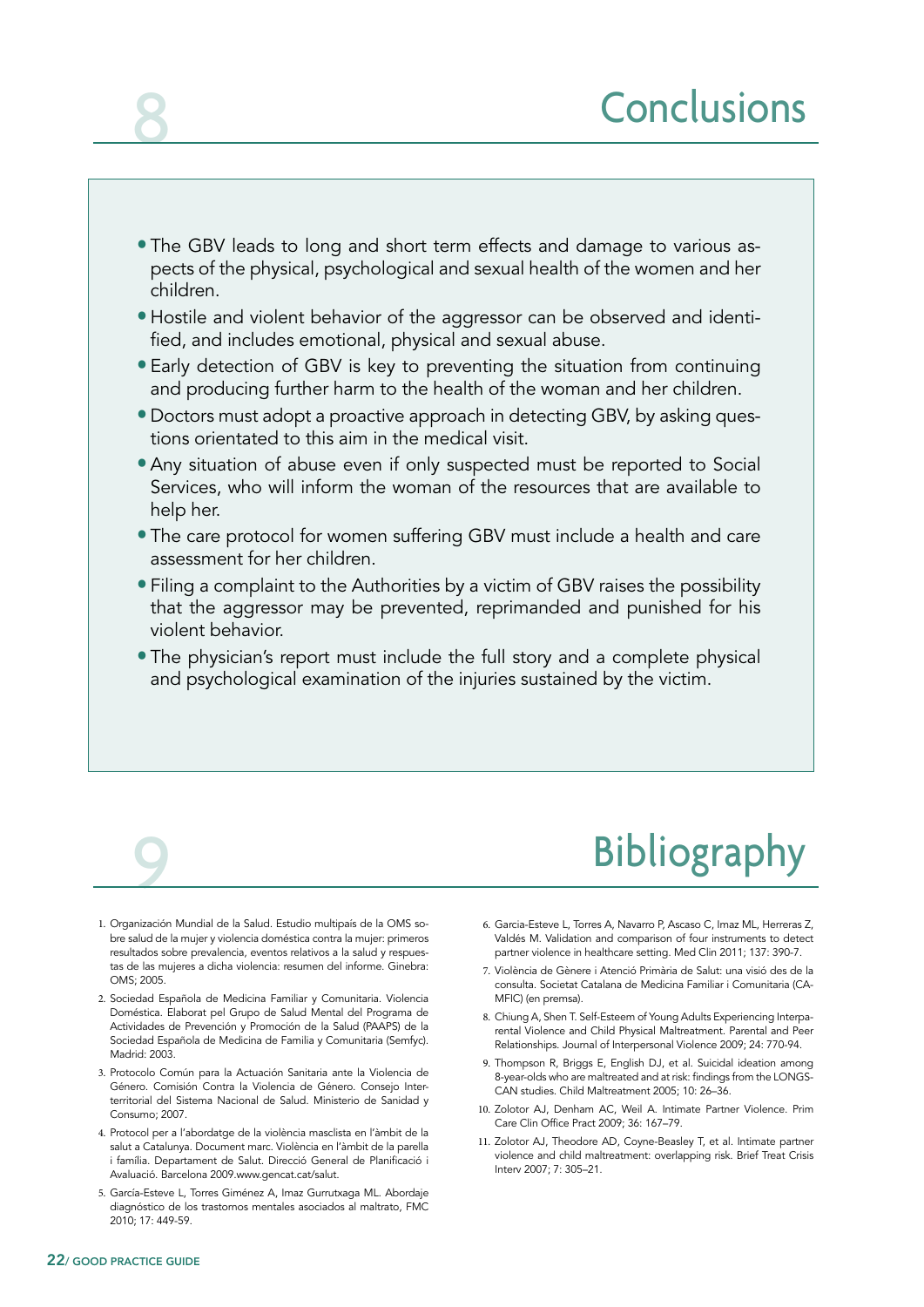#### **Publications in Catalan**

- **Number 0:** *Recommendations for adequate tetanus prophylaxis.*
- **Number 1:** *The physician and the AIDS patient.*
- **Number 2:** *Preventing venous thromboembolism.*
- **Number. 3:** *The pre-operative assessment.*
- **Number 4:** *Purpose and use of medical records.*
- **Number 5:** *Prenatal testing for birth defects.*
- **Number 6:** *Reports and certificates for patients with mental illness.*
- **Number. 7:** *How to respond when a physician is a human immunodeficiency, hepatitis B or hepatitis C virus carrier.*
- **Number 8:** *Providing patients with medical information.*
- **Number 9:** *Guidelines on how to respond to accidental exposure to blood or other biological fluids in the healthcare setting.*
- **Number 10:** *Good prescribing guidelines: Practical manual.*
- **Number 11:** *Risk prevention and management. Complaints analysis (Primary Care Physicians).*
- **Number 12:** *Guidelines on the management of terminally ill patients.*
- **Number 13:** *Detecting family violence against women.*
- **Number 14:** *Guidelines for the administration of vaccies.*
- **Number 15:** *How to provide quality care to people in nursing homes.*
- **Number. 16:** *Immigrants and their health.*
- **Number 17:** *Guidelines on preventing and managing violence in the workplace against doctors.*
- **Number. 18:** *Medical reports: communication tools.*
- **Number 19:** *Detection and therapeutic guidelines for eating disorders.*
- **Number 20:** *Abuse of the elderly.*
- **Number 21:** *How to respond when a physician is a human immunideficiency, hepatitis B or hepatitis C virus carrier.*
- **Number 22:** *Influenza, the avian flue and the threat of an influenza pandemic.*
- **Number 23:** *Medical-legal issues for healthcare in emergency departments.*
- **Number 24:** *Fibromyalgia and chronic fatigue syndrome.*
- **Number 25:** *Informed consent. Informed decision-making for patients.*
- **Number 26:** *Health assessment for prospective adoption applicants.*
- **Number 27:** *Medical issues associated with driving vehicles.*
- **Number 28:** *Medical records, information technology and patients' rights.*
- **Number 29:** *Medical malpractice and legal claims...*

#### **Publications in Catalan and Spanish**

- **Number 30:** *Health and the environment.*
- **Number 31:** *The medical approach to violence against women and their children.*
- **Number 32:** *Restraining Practices*
- **Number 33:** *Psychological harassment (mobbing) of doctors in the workplace*

*Printed copies of the Good Practice Guides are available at a cost of € 20 each (excluding postage). If interested, please contact us at: cecfmc@comb.cat.*